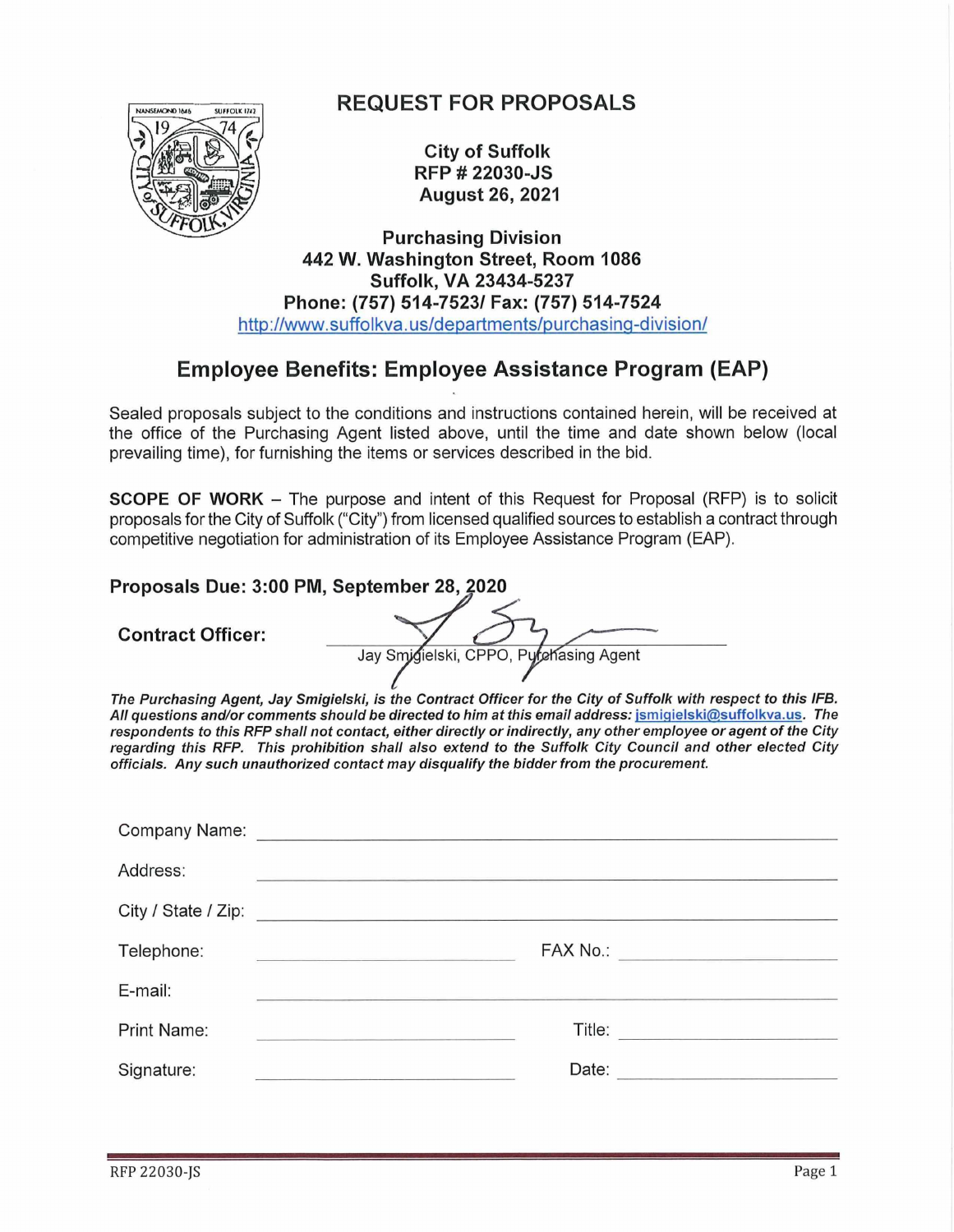In compliance with this Request for Proposals, and subject to all the conditions thereof, the undersigned offers, if the offer is accepted within one hundred and eighty (180) calendar days from the date of the receipt of proposals, to furnish any or all of the items and/or services upon which prices are quoted, at the price set, to be delivered at the time and place specified herein. The above signed certifies the offeror has read, understands, and agrees to all terms, conditions, and requirements of this Request for Proposals, and is the authorized point of contact on behalf of firm on the previous page.

#### **SOLICITATION DOCUMENTS**

Additional Request for Proposal documents is available on the Purchasing website: <http://www.suffolkva.us/bids/> or on the Commonwealth's bid board (eVA), or at Demandstar.com. An e-mail request for the complete RFP form may be sent to the Contract Officer listed on the front page.

Proposals shall be sent to: **Purchasing Agent, 442 W. Washington Street, Room 1086, Suffolk, VA, 23434** prior to the closure date and time shown. Offerors shall provide one (1) original and six (6) copies and two (2) electronic versions (flashdrive or CD). For confirmation of receipt of proposal, contact the Contract Officer at *ismigielski@suffolkva.us.* 

Questions concerning this project must be in writing (email is preferred) and addressed to the Contract Officer listed on the front page of this solicitation, and, should be received no later than five (5) business days preceding the date that the proposals are to be received. E-mail is the preferred method and will get a faster response.

IF YOU NEED ANY REASONABLE ACCOMMODATION FOR ANY TYPE OF DISABILITY IN ORDER TO PARTICIPATE IN THIS PROCUREMENT, PLEASE CONTACT THIS DIVISION AS SOON AS POSSIBLE.

Jay Smigielski, Purchasing Agent, is the designated authorized spokesperson for the City of Suffolk with respect to the RFP. All questions and/or comments should be directed to his attention. The respondents to this RFP shall not contact, either directly or indirectly, any other employee or agent of the City regarding this RFP. This prohibition shall also extend to the Suffolk City Council and other elected officials. Any such unauthorized contact may disqualify the offeror from the procurement.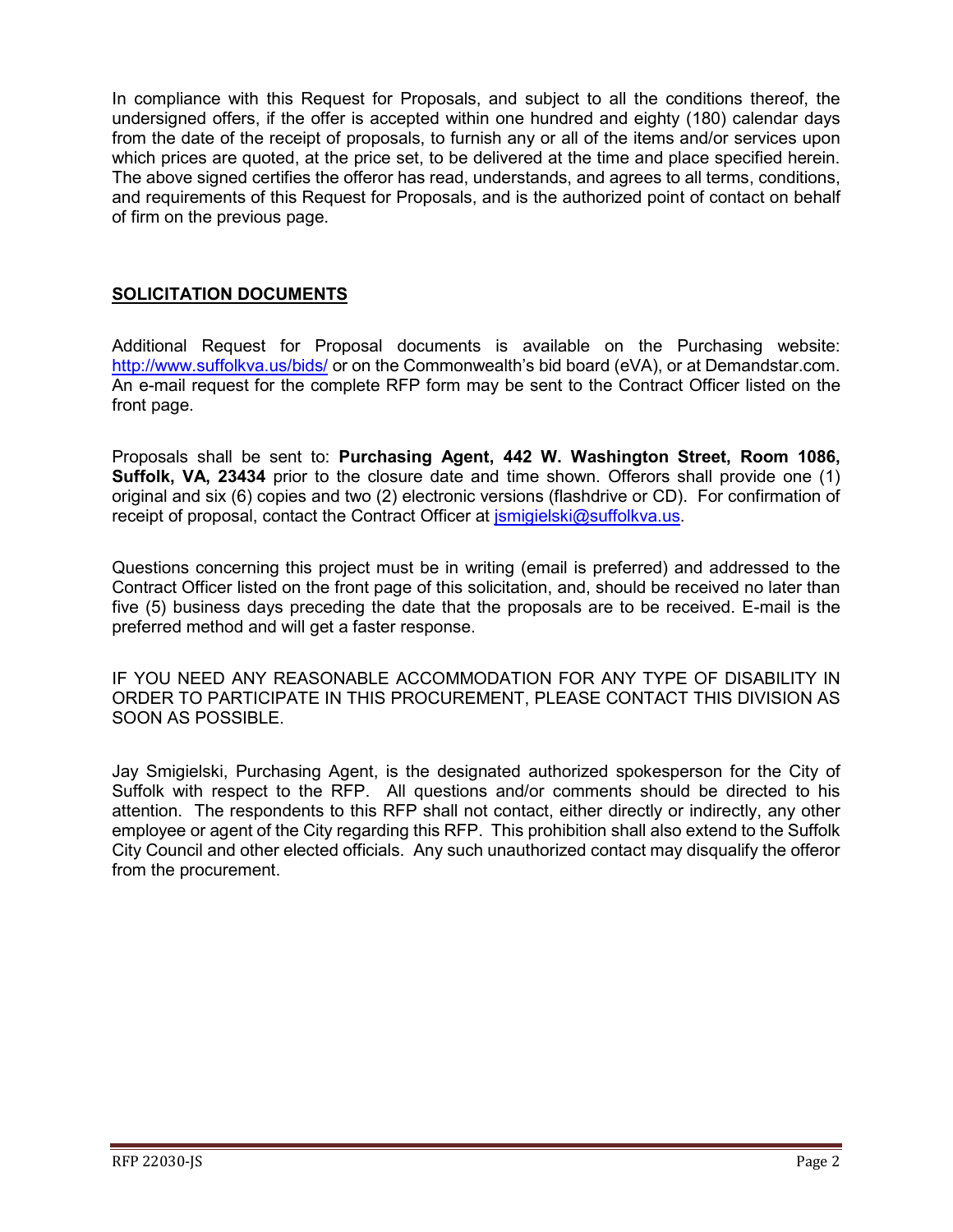# **RFP 22030-JS**

## **Employee Benefits: Employee Assistance Program**

# Table of Contents

| 1.0                                                            |                                                        |  |  |
|----------------------------------------------------------------|--------------------------------------------------------|--|--|
| 2.0                                                            |                                                        |  |  |
| 3.0                                                            |                                                        |  |  |
| 4.0                                                            |                                                        |  |  |
| 5.0                                                            |                                                        |  |  |
| 6.0                                                            |                                                        |  |  |
| 7.0                                                            |                                                        |  |  |
| 8.0                                                            |                                                        |  |  |
| 9.0                                                            |                                                        |  |  |
|                                                                |                                                        |  |  |
|                                                                | PROPRIETARY/CONFIDENTIAL INFORMATION IDENTIFICATION 24 |  |  |
|                                                                |                                                        |  |  |
|                                                                |                                                        |  |  |
| <b>PROOF OF AUTHORITY TO TRANSACT BUSINESS IN VIRGINIA  27</b> |                                                        |  |  |
| <b>APPENDIX A</b>                                              |                                                        |  |  |
| <b>APPENDIX B</b>                                              |                                                        |  |  |
| <b>ATTACHMENT A</b>                                            |                                                        |  |  |
| <b>ATTACHMENT B</b>                                            |                                                        |  |  |
|                                                                |                                                        |  |  |

**ATTACHMENT C**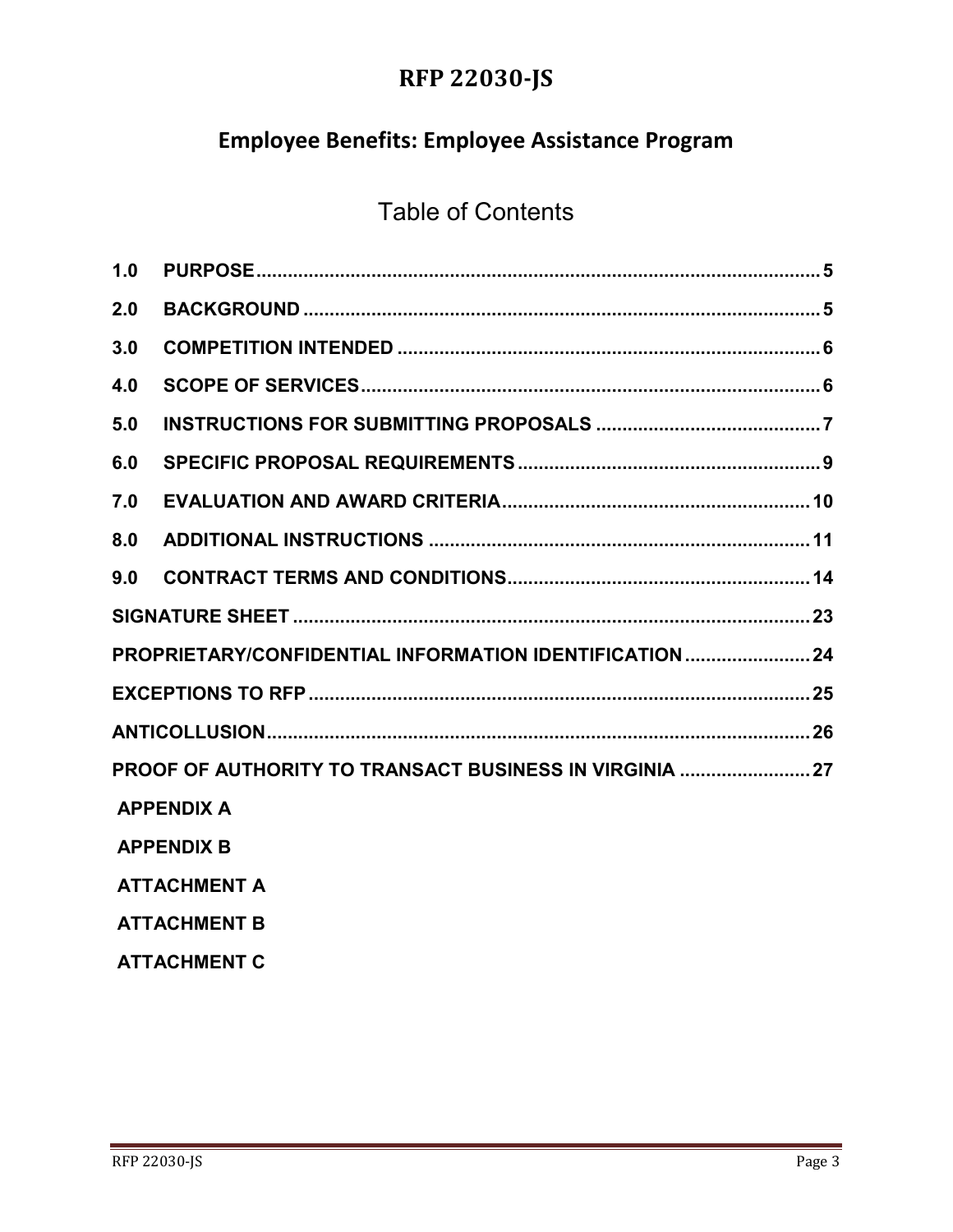This page left blank intentionally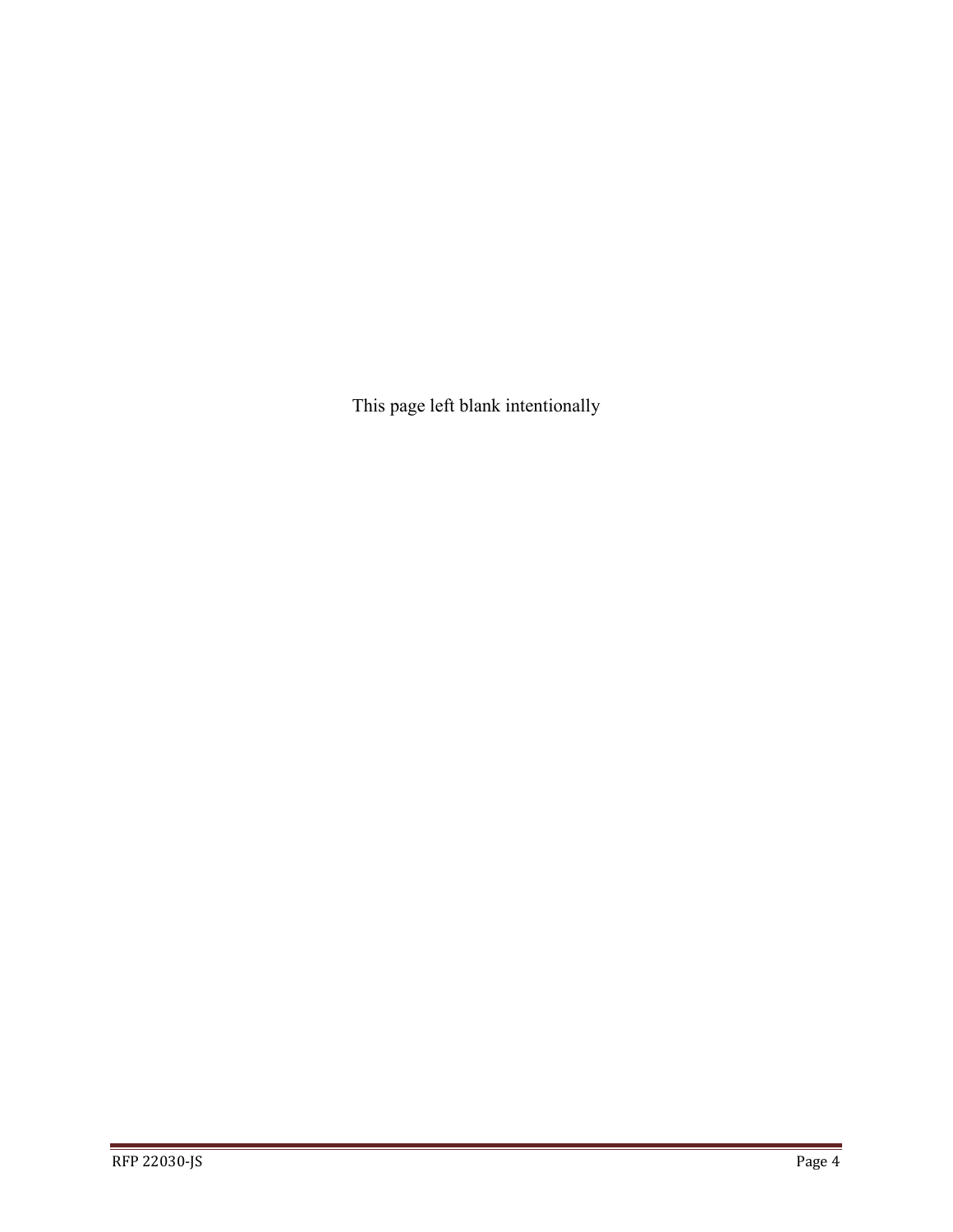#### <span id="page-4-0"></span>**1.0 PURPOSE**

1.1. The purpose and intent of this Request for Proposal (RFP) is to solicit proposals for The City of Suffolk (The City) from licensed qualified sources to establish a contract through competitive negotiation for administration of its Employee Assistance Program (EAP).

1.2. The City's Objectives:

- 1.2.1 To provide employees with a quality Employee Assistance Program responsive to the diverse needs of employees;
- 1.2.2 To ensure employees and their dependents are provided with the highest quality of care by providers and superior customer service;
- 1.2.3 To ensure the plan is managed effectively by taking advantage of cost and utilization management opportunities available in the marketplace while increasing quality;
- 1.2.4 To provide employees access to consumer enhancing technology that assist in education and communication;
- 1.2.5 To assist The City in building a community/culture of wellness, accountability and responsibility.

The initial term of this agreement shall begin on contract execution and end on December 31, 2022 with coverage to begin no later than ten business days after on contract execution. The City reserves the exclusive right to renew the contract for an additional four (4) successive one year periods contingent upon rate adjustment and satisfactory performance of contract terms. Unless notified in writing thirty (30) days prior to the expiration date, the contract will automatically renew, with the final period terminating on December 31, 2026.

#### <span id="page-4-1"></span>**2.0 BACKGROUND**

2.1. The following is a basic summary of information provided for Offeror reference and to assist Offerors in assessing The City's history and requirements.

| Employer:                     | The City of Suffolk (The City)              |
|-------------------------------|---------------------------------------------|
| <b>Address:</b>               | 442 W. Washington Street, Suffolk, VA 23434 |
| <b>Location of Employees:</b> | Virginia                                    |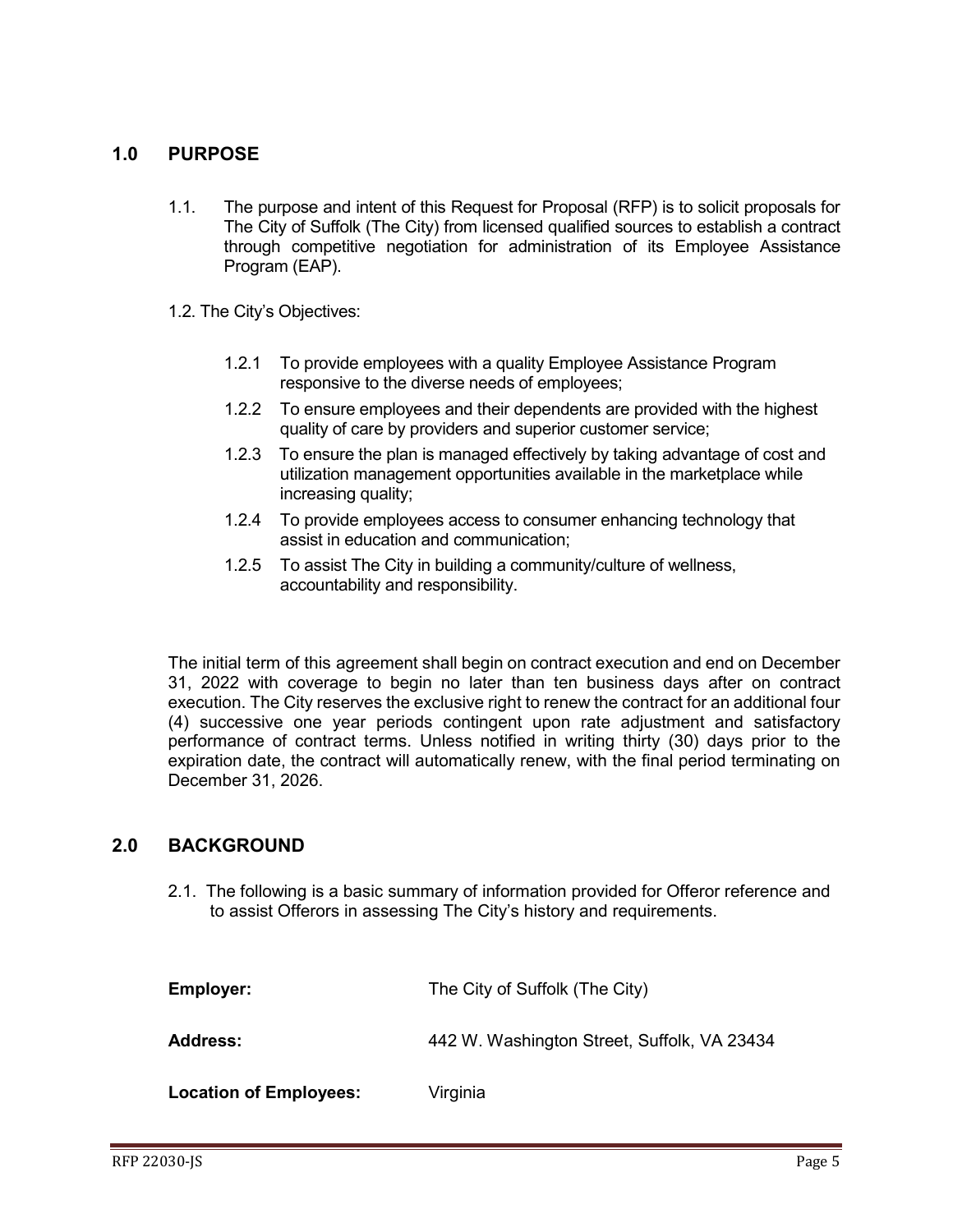| <b>Number of Employees</b><br>Enrolled:         | 1479 Employee Assistance Program                                                                                                                                            |
|-------------------------------------------------|-----------------------------------------------------------------------------------------------------------------------------------------------------------------------------|
| Industry:                                       | Municipal, City government                                                                                                                                                  |
| <b>Coverage to be Quoted:</b>                   | Employee Assistance Program (EAP)                                                                                                                                           |
| <b>Current Carrier:</b>                         | <b>Harness Health Partners</b>                                                                                                                                              |
| <b>Renewal Date Coverage:</b><br>(initial term) | January 1, 2023                                                                                                                                                             |
| <b>Coverage Effective Date:</b>                 | Ten business days after contract execution                                                                                                                                  |
| <b>Deviations:</b>                              | Please specify any deviations in writing. Otherwise it will be<br>assumed that carrier is willing to accept <b>ALL</b> conditions<br>outlined in this request for proposal. |
| <b>Current Plan</b>                             | See Appendix A                                                                                                                                                              |
| <b>Utilization History:</b>                     | See Appendix B                                                                                                                                                              |

### <span id="page-5-0"></span>**3.0 COMPETITION INTENDED**

It is the City's intent that this Request for Proposal (RFP) permits competition. It shall be the offeror's responsibility to advise the Purchasing Agent in writing if any language requirement, specification, etc., or any combination thereof, inadvertently restricts or limits the requirements stated in this RFP to a single source. Such notification must be received by the Purchasing Agent not later than five (5) business days prior to the date set for acceptance of proposals.

### <span id="page-5-1"></span>**4.0 SCOPE OF SERVICES**

Offerors shall restate and specifically address each provision of the Statement of Needs in their proposal response.

**Rate Guarantees:** All rates and/or fees must be guaranteed for at least one year. Multi-year rate guarantees are an important component to The City's decision-making process and are preferable.

#### **Technology Requirements:**

Member and Employee Websites with access to tools and resources **Education Materials**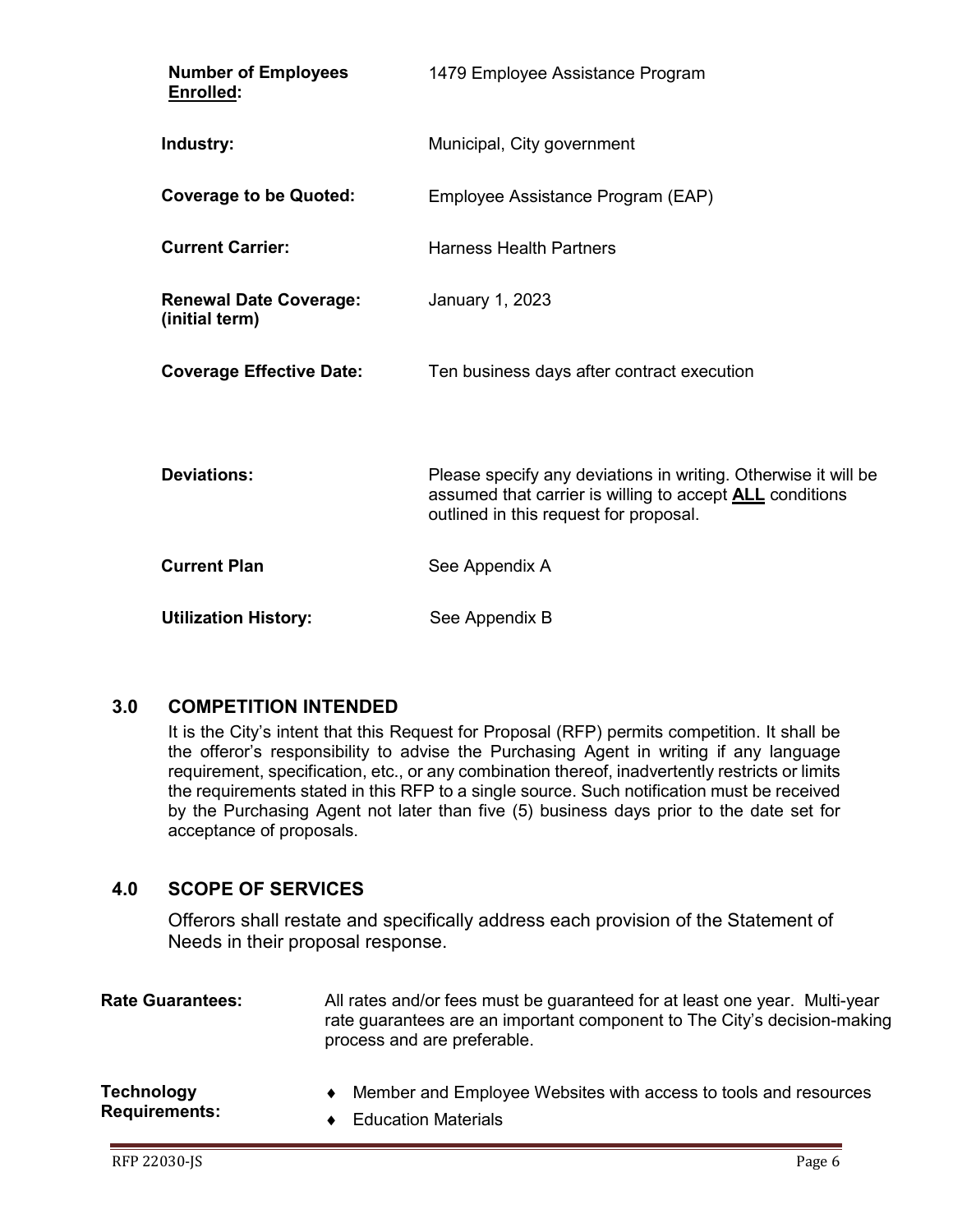|                                                     | ٠               | Mobile App                                                                                                                                                                                                                                                                                         |
|-----------------------------------------------------|-----------------|----------------------------------------------------------------------------------------------------------------------------------------------------------------------------------------------------------------------------------------------------------------------------------------------------|
| <b>Compliance:</b>                                  | ٠<br>٠          | The City requires all vendors who submit a proposal to ensure<br>compliance with all federal and state regulatory laws.<br>Offeror shall confirm the organization is currently compliant with HIPAA<br>HITECH legislation as it pertains to Private Health Information and EDI<br><b>Standards</b> |
|                                                     | ٠               | Offeror must be willing to accept the current eligibility guidelines                                                                                                                                                                                                                               |
| <b>Transition Issues:</b>                           |                 | Selected carrier must be willing to commit to enrollment meetings                                                                                                                                                                                                                                  |
| <b>Administrative and</b><br><b>Service Issues:</b> | ٠               | The City requires a dedicated billing and eligibility representative and a<br>dedicated account management team.                                                                                                                                                                                   |
|                                                     | ٠               | The City requires the following vendor led meetings throughout the year<br>on claims and services review:                                                                                                                                                                                          |
|                                                     |                 | Annually<br>$\circ$                                                                                                                                                                                                                                                                                |
|                                                     |                 | • Carrier/Administrator is expected to provide an electronic version of all<br>summary plan descriptions and Summary of Benefits Coverage<br>documents                                                                                                                                             |
|                                                     | ٠               | The City extends coverage to "Retirees" under age 65                                                                                                                                                                                                                                               |
|                                                     | ٠               | Dependents are eligible to the end of the calendar month age 26                                                                                                                                                                                                                                    |
|                                                     | ٠               | ldeally, The City wishes to have access to a reporting tool in "real time"                                                                                                                                                                                                                         |
|                                                     | $\blacklozenge$ | The City may periodically request basic "ad hoc" reporting in order to<br>analyze certain aspects of the program. Outline additional cost and<br>timeframes to provide these reports.                                                                                                              |
|                                                     | ٠               | It is assumed that all ongoing administrative costs associated with<br>meeting these proposal specifications are included in the proposed                                                                                                                                                          |

### <span id="page-6-0"></span>**5.0 INSTRUCTIONS FOR SUBMITTING PROPOSALS**

administrative fees.

#### A. Submission of Proposals

Proposals shall be sent to: **Purchasing Agent, 442 W. Washington Street, Room 1086, Suffolk, VA, 23434** prior to the closure date and time shown. Offerors shall provide one (1) original and six (6) copies and two (2) electronic versions (flashdrive or CD). For confirmation of receipt of proposal, contact the Contract Officer at **jsmigielski@suffolkva.us** or 757-514-7523.

Offerors may be selected to make a formal presentation of their qualifications and job approach, and may be selected for final negotiations of contract. Therefore, care should be given to address the issues relating to the criteria to follow.

Read the entire solicitation before submitting a proposal. Failure to read any part of this RFP shall not relieve any offeror from his or her contractual obligations.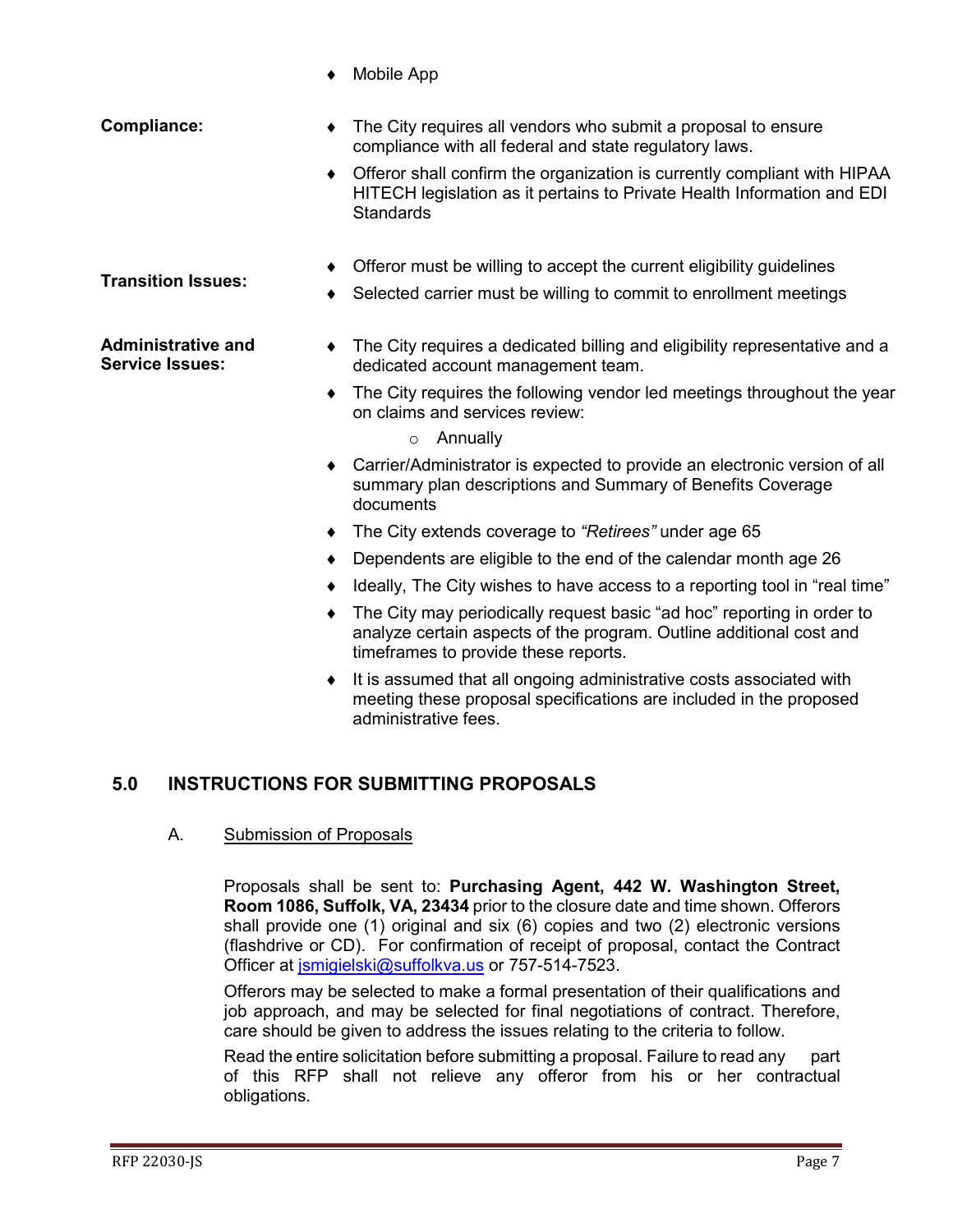#### Addendum and Supplement to Request

If it becomes necessary to revise any part of this request or if additional data are necessary to enable an exact interpretation of provisions of this RFP, an addendum will be issued. It is the responsibility of the offeror to ensure that he has received all addendums prior to submitting a proposal. All addenda can be downloaded from [http://apps.suffolkva.us/bids/bid\\_search\\_all.jsp](http://apps.suffolkva.us/bids/bid_search_all.jsp)

#### B. Firm Pricing for City Acceptance

Offers made during negotiation must be honored for City acceptance for 180 days from the date of offer.

#### C. Proprietary Information

Trade secrets or proprietary information submitted by an offeror in connection with this solicitation shall not be subject to disclosure under the Virginia Freedom of Information Act; however, the offeror must invoke the protections of this section prior to or upon submission of the data or other materials, and must clearly identify the data or other materials to be protected and state the reasons why protection is necessary. Offerors shall not mark sections of their proposal as proprietary if they are to be part of the award of the contract and are of a "Material" nature. Any propriety information must be listed on the attached "Proprietary/confidential Information Identification" form and submitted with the proposal. Proposals declared confidential in their entirety will be declared unresponsive and will not be considered.

#### D. Authority to Bind Firm in Contract

Proposals MUST give full firm name and address of offeror. Failure to sign proposal may disqualify it. Person signing proposal should show title or authority to bind firm in a contract. Firm name and authorized signature must appear on proposal in the space provided on the signature page.

- E. Preparation and Submission of Proposals
	- 1. All proposals shall be signed by the individual or authorized principals of the firm.
	- 2. All attachments to the Request for Proposal requiring executing by the firm are to be returned with the proposals.
	- 3. Proposal title shall indicate the RFP number and the title of the proposal.
	- 4. It is the Offeror's responsibility that the proposals are received by the Purchasing Division BEFORE the hour specified on the opening date. Requests for extensions of this time and date will not be granted. Proposals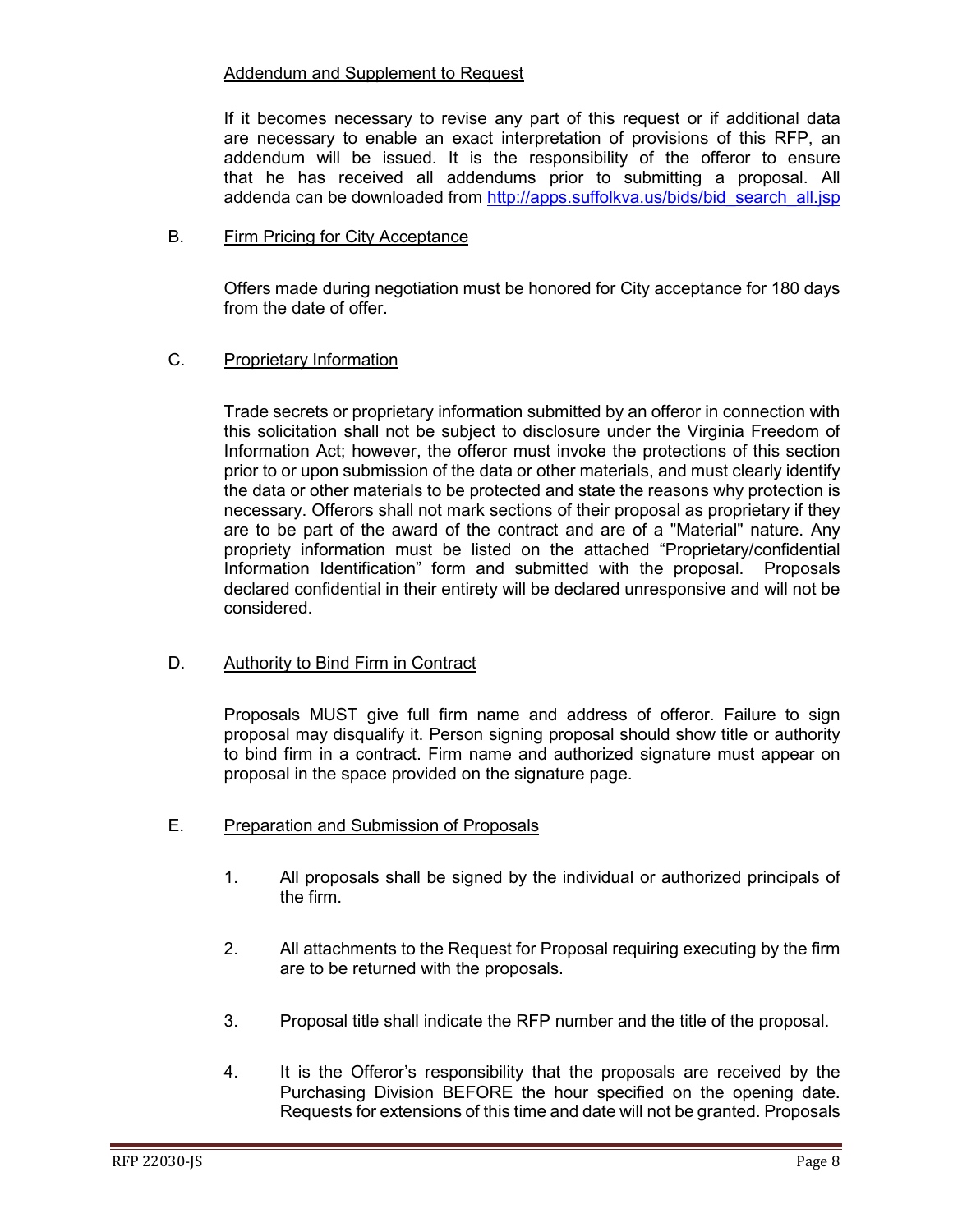or unsolicited amendments to proposals received by the City after the acceptance date will not be considered.

#### F. Miscellaneous Requirements

- 1. The City will not be responsible for any expenses incurred by a firm in preparing and submitting a proposal. All proposals shall provide a straightforward, concise delineation of the firm's capabilities to satisfy the requirements of this request. Emphasis should be on completeness and clarity of content.
- 2. Offerors who submit a proposal in response to this RFP may be required to make a presentation of their proposal. The Purchasing Division will schedule the time and location for this presentation.
- 3. The contents of the proposal submitted by the successful offeror and this RFP will become part of any contract awarded as a result of the Scope of Services contained herein. The successful firm will be expected to sign a contract with the City.
- 4. The City reserves the right to reject any and all proposals received by reason of this request, or to negotiate separately in any manner necessary to serve the best interests of the City. The City reserves the right to award to multiple vendors.

### <span id="page-8-0"></span>**6.0 SPECIFIC PROPOSAL REQUIREMENTS**

Proposals should be as thorough and detailed as necessary to allow the City of Suffolk to properly evaluate the offeror's capabilities to provide the required services. In accordance with the specifications herein, the proposal shall provide a straight forward, concise delineation of capabilities, experience and approach to the tasks outlined in this request. Offerors are requested to submit the following items in the format provided as a complete proposal:

#### **A. Proposal Format**

The offeror shall complete and submit a brief cover letter. The cover letter should summarize key elements of the proposal. An individual authorized to bind Offeror must sign the letter and Signature Sheet, as well. Indicate the address and telephone number of the Consultant's office.

#### Instructions for Completion of Questionnaires / Spreadsheets

i. Answer all questions fully, clearly and concisely unless a specific question is inapplicable to the service you are proposing to provide.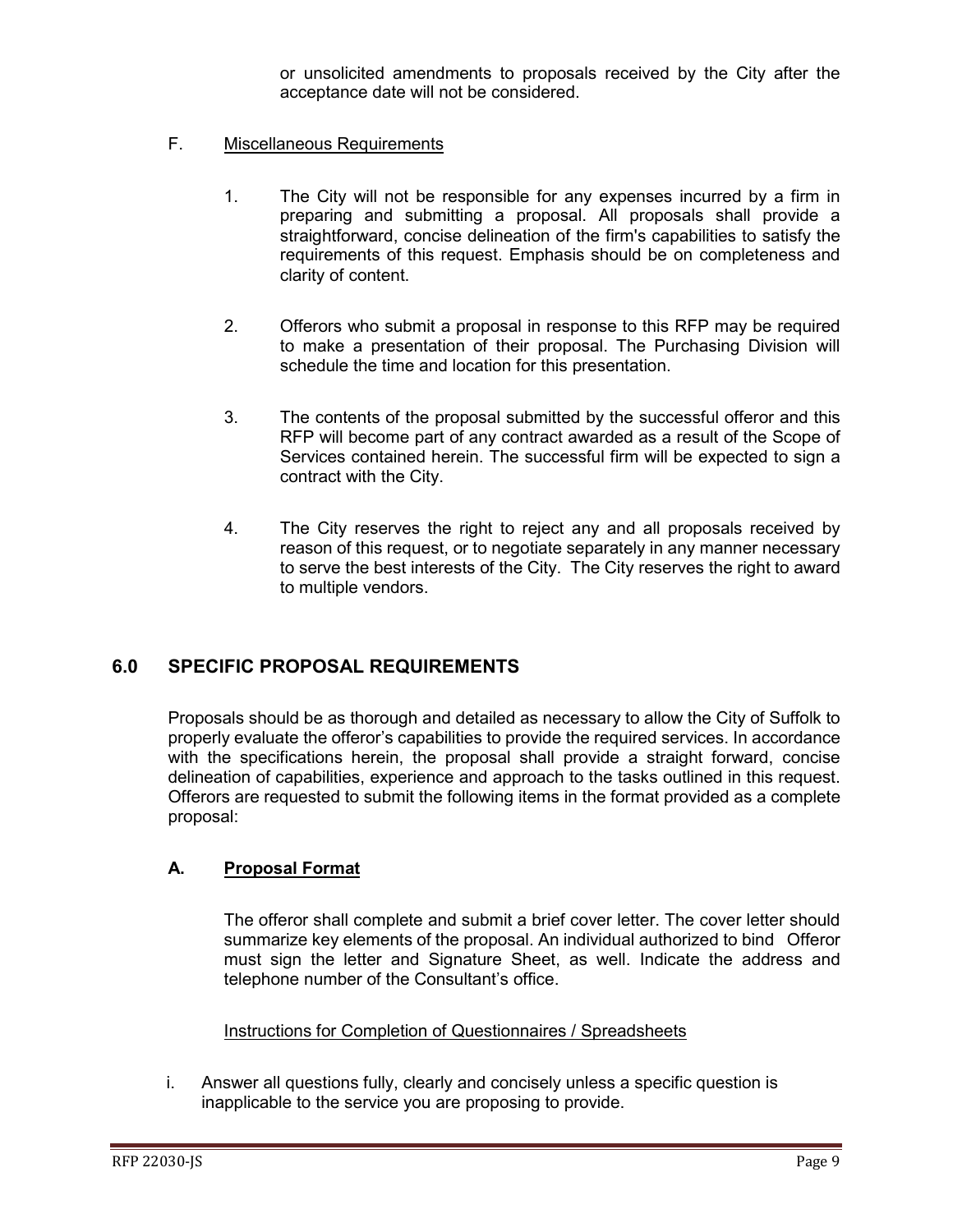- ii. Each response must immediately follow the respective question. The question as well as the answer shall be typed. All questions and responses shall be numbered/labeled exactly as in this Questionnaire.
- iii. If the offeror is unable to answer a question, or the question does not apply, the offeror shall indicate why they are not responding.
- iv. If the offeror is unwilling to disclose particular information asked in a question, the offeror shall indicate why they are not disclosing the information.

Proposals should be assembled in the following sequence:

Title/Cover Page (optional) Page one of RFP Cover letter Proposal as described in paragraphs B through G below. Please tab each section.

#### **Pages 1, 23, 24, 25, 26 and 27 of this RFP are to be included in proposal. Failure to include these pages may result in proposal being declared non-responsive. Please complete the attachments as part of your proposal.**

- B. (Tab 1) Provide an executive summary, minimum service requirements, and summary of deviations from the specifications.
- C. (Tab 2) Description of plan designs quoted; list of deviations from current and proposed plans. Provide list of limitations and exclusions.
- D. (Tab 3) Description of proposed funding; Performance Guarantee Exhibit (Attachment B); Price Quotation Exhibits (Attachment C)
- E. (Tab 4) Questionnaire Responses (Attachment A); Implementation **Schedule**
- F. (Tab 5) Sample contracts (if any) for each service provided. These may be incorporated into City of Suffolk Contract Documents.
- G. (Tab 6) Pages 23-27 as stated above.

## <span id="page-9-0"></span>**7.0 EVALUATION AND AWARD CRITERIA**

The City's Evaluation Committee shall review each proposal and verify the claims and credentials of each offeror. Selection will be made for each proposal on the basis of the criteria listed below. Each criterion will be evaluated based upon the strengths and weaknesses of the submittal or subsequent information gained in the process.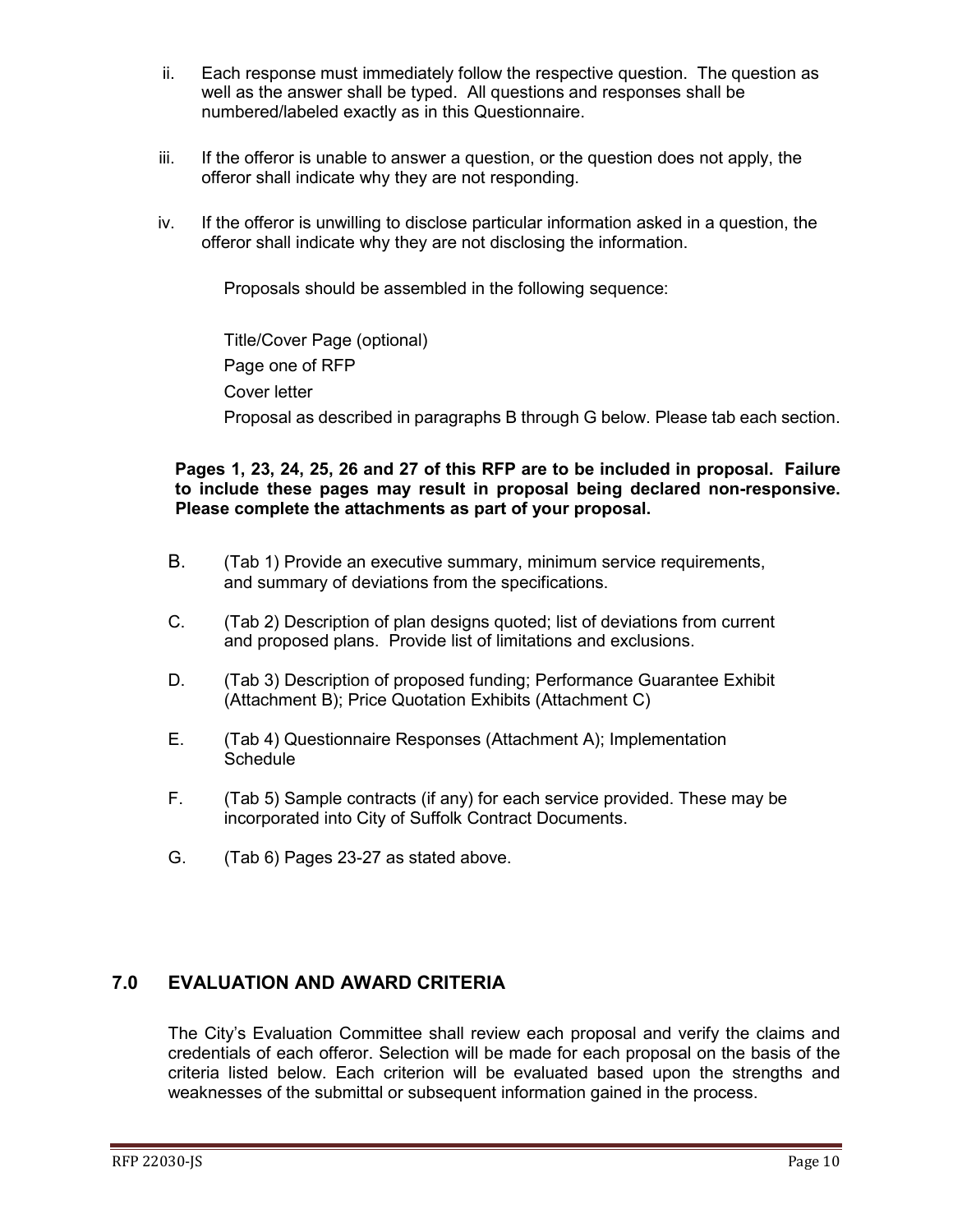- a. The firm's approach to providing employee benefits. (25%)
- b. Clarity of the proposal and responsiveness to required information. (15%)
- c. Proven ability to provide the highest level of service in plan administration and claims adjudication. (20%)
- d. Stability, experience and support resources of the firm in providing similar services (15%)
- e. Fee schedule with the offered consulting services (25%)

Once each member of the Evaluation Committee has read and rated each proposal by use of the criteria, a consensus of the Committee shall be used established ranking the proposals. This ranking shall be used to select the firms for further consideration—the short-list. At this point, the Evaluation Committee will conduct interviews with two or more of the top ranked firms.

After interviews have been conducted with each selected offeror, the City shall select the offeror(s) which, in its sole opinion, are in the best interest of the City and enter into negotiations with those firm(s). Should the City determine, in its sole discretion, that only one offeror is qualified, or that one offeror is clearly more highly qualified than the other under consideration, a contract may be negotiated and awarded to that offeror. The file will show the Committee's perception of the strengths and weaknesses of each proposal received as basis for selection.

The successful firm will be expected to enter into a contract with the City of Suffolk based upon their submittal, any additional negotiated terms, and best and final pricing. The successful firm is expected to execute and return the contract documents to the City within ten (10) business days of receipt.

## <span id="page-10-0"></span>**8.0 ADDITIONAL INSTRUCTIONS**

- 1. **Use of Form**: All proposals should be submitted as stated in Section 6.0. The offeror may include other information as desired. All documents submitted will be made a part of the proposal.
- 2. **Submittals**: All proposals shall be submitted sealed, plainly marked showing the proposal number. Failure to return all required pages may result in a determination that the submittal is non-responsive.
- 3. **Late Proposals**: Proposals, if received by the City's Purchasing Division ("Purchasing") after the date and time specified, will not be considered. It will be the responsibility of the offeror to see that their proposal is received by Purchasing as specified. There will be no exceptions.
- 4. **City Hall Closure**: Should the City's be closed which prevents receipt of proposals at the time of the scheduled proposal closing, the proposals will be accepted and opened on the next business day of the City, at the original scheduled hour, or as soon as City facilities are restored during normal business hours.
- 5. **Competition Intended**: It is the City's intent that this RFP permits competition. It shall be the offeror's responsibility to advise the Contract Officer in writing if any language requirement, specification, terms, conditions, or any combination thereof, inadvertently restricts or limits the requirements stated in this RFP to a single source. Such notification must be received by the Contract Officer five (5)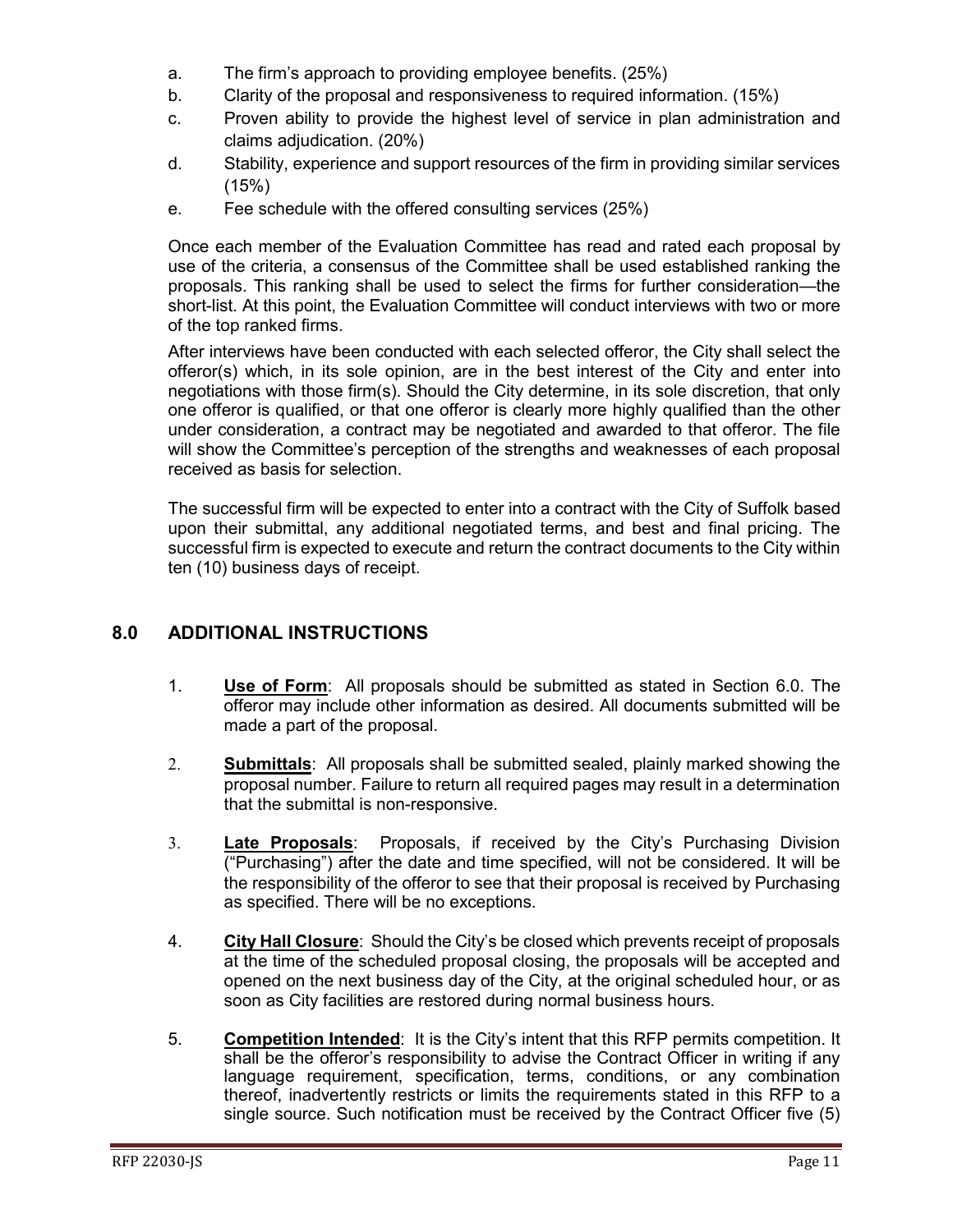business days prior to the date set for proposals to close.

- 6. **Contract Quantities**: The quantities specified in the RFP are estimates only unless otherwise clearly noted, and are given for the information of Offeror and for the purpose of proposal evaluation. They do not indicate the actual quantity that will be required, since such volume will depend upon requirements that may develop during the contract period. Quantities shown shall not be construed to represent any amount which the City shall be obligated to purchase under the contract, or relieve the offeror of his obligation to fill all orders placed by the City, except as clearly noted.
- 7. **Delivery**: The time of delivery of services must be stated in definite terms. If time of delivery for services varies, the offeror shall so state.
- 8. **Offeror's Qualifications**: Only proposals from established offerors for work similar in scope to work herein shall be considered; the City reserves the right to request specific reference information prior to award. Offeror shall demonstrate that they have adequate and appropriate manpower, and resourced to respond and perform in accordance with the provisions herein.

The City may, at its option, disqualify an offeror and reject its proposal for cause. Reasons deemed to be sufficient for this action shall include, but not be limited to, the following:

- **Evidence of collusion among offerors.**
- Receipt of more than one proposal on any project from an individual, or from a corporation. This restriction does not apply to sub-consultants
- Default on any previous contract.
- For unreasonable failure to complete a previous contract within the specified time or for being in arrears on an existing contract without reasonable cause for being in arrears.
- Inability to perform as revealed by an investigation of the offeror's financial statement, experience and/or plant and equipment.
- **The Communist Communist Communist Communist Communist Communist Communist Communist Communist Communist Communist Communist Communist Communist Communist Communist Communist Communist Communist Communist Communist Communi** solicitation.
- 9. **Pricing to be F.O.B. Destination – Freight Allowed**: Pricing shall be F.O.B. destination-freight included for all competitive proposals. F.O.B. Destination-Freight Included shall include all shipping costs to the City location(s) at the unit cost. No additional shipping charges shall be allowed.
- 10. **Samples**: Samples, when requested, must be furnished free of expense, and upon request, if not destroyed, will be returned at the offeror's risk and expense.
- 11. **Silence of Specifications**: The apparent silence of these specifications and any supplemental specifications as to any detail or the omission from the specifications of a detailed description concerning any point shall be regarded as meaning that only the best commercial practices are to prevail and correct type, size and design are to be used. All interpretations of these specifications shall be made on the basis of this statement.
- 12. **Capacity of Offeror:** All proposals must be signed by a responsible officer or employee having the authority to bind the firm in contract. The offeror agrees that its contract performance shall be in strict conformance with the contract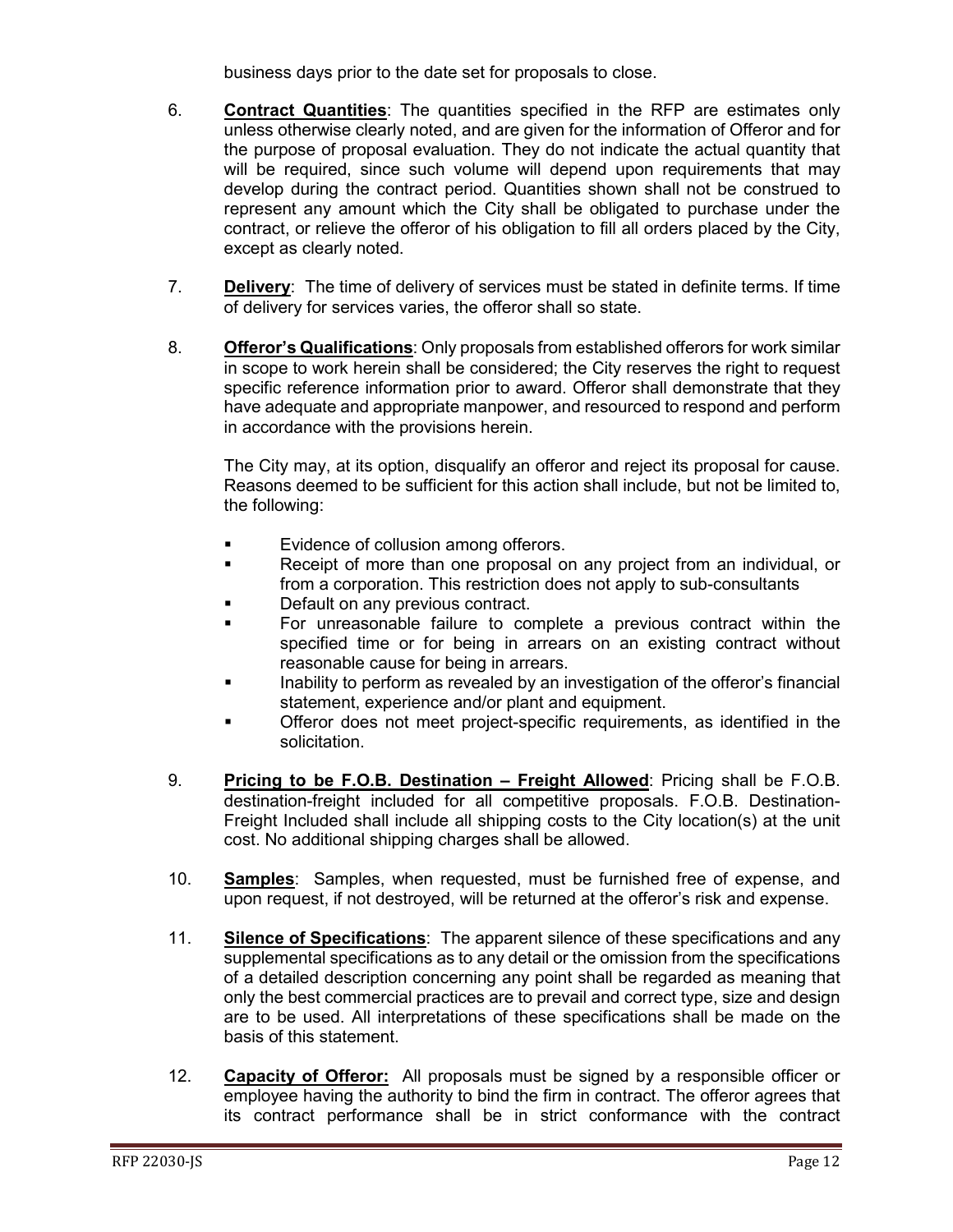documents.

- 13. **Rights to Damages**: By signing its proposal, the offeror assigns to the City any and all rights that it may have under the antitrust laws of the United States and the Commonwealth of Virginia in any way arising from or pertaining to this proposal. This provision is remedial in nature and is to be liberally construed by any court in favor of the City.
- 14. **Anti-collusion**: The offeror certifies by signing its proposal that the proposal is made without prior understanding, agreement, or accord with any other person or firm submitting a proposal for the same goods and/or services and that this proposal is in all respects bona fide, fair, and not the result of any act of fraud or collusion with another person or firm engaged in the same line of business or commerce. Any false statement hereunder may constitute a felony and can result in a fine and imprisonment, as well as civil damages. Should sub-consultants have interest in multiple submittals, this clause does not apply except when an act of collusion or fraud has occurred.
- 15. **Contact Prohibition**: Direct contact with City departments other than Purchasing, on the subject of this proposal is expressly forbidden except with the foreknowledge and permission of the Contract Officer. Violation may result in a determination that your firm is ineligible for an award.

All questions shall be in writing to the Contract Officer shown on the title page of the proposal. The respondents to this RFP shall not contact, either directly or indirectly, any other employee or agent of the City regarding this RFP. This prohibition shall also extend to the Suffolk City Council and locally elected officials. Any such unauthorized contact may disqualify the offeror from this procurement.

- 16. **Debarment Status**: By submitting a proposal, offerors certify that they are not currently debarred by the Commonwealth of Virginia from submitting proposals or proposals on contracts for the type of goods and/or services covered by this solicitation, nor are they an agent of any person or entity that is currently so debarred.
- 17. **Ethics in Procurement**: Offeror must provide written disclosure with their proposal if one of its officers, directors, trustees, partners, employees, or lenders is an employee or officer of the City of Suffolk or an immediate family member of the employee or officer (as defined by Section 2.2-4368 of the Virginia Procurement Act) who is involved personally or substantially participates in procurement transactions or owns or controls an interest of more than three percent (3%) of the company or receives more than \$5,000 annually from the Offeror.
- 18. **Addenda**: If issued, addenda to this solicitation will be posted on the Purchasing website (http://www.suffolkva.us/bids/). It is the offeror's responsibility to check the website or contact the Purchasing Division prior to the submittal deadline to ensure that the Offeror has a complete, up-to-date package. Acknowledgement of all issued Addenda shall be indicated in the proposal.
- 19. **Withdrawal of Proposals**: Proposals may be withdrawn (cancelled) any time prior to the closing time and date. Withdrawal of proposals may be accomplished by submitting such request in writing on the issuing company's letterhead either by email, in person, or by certified mail.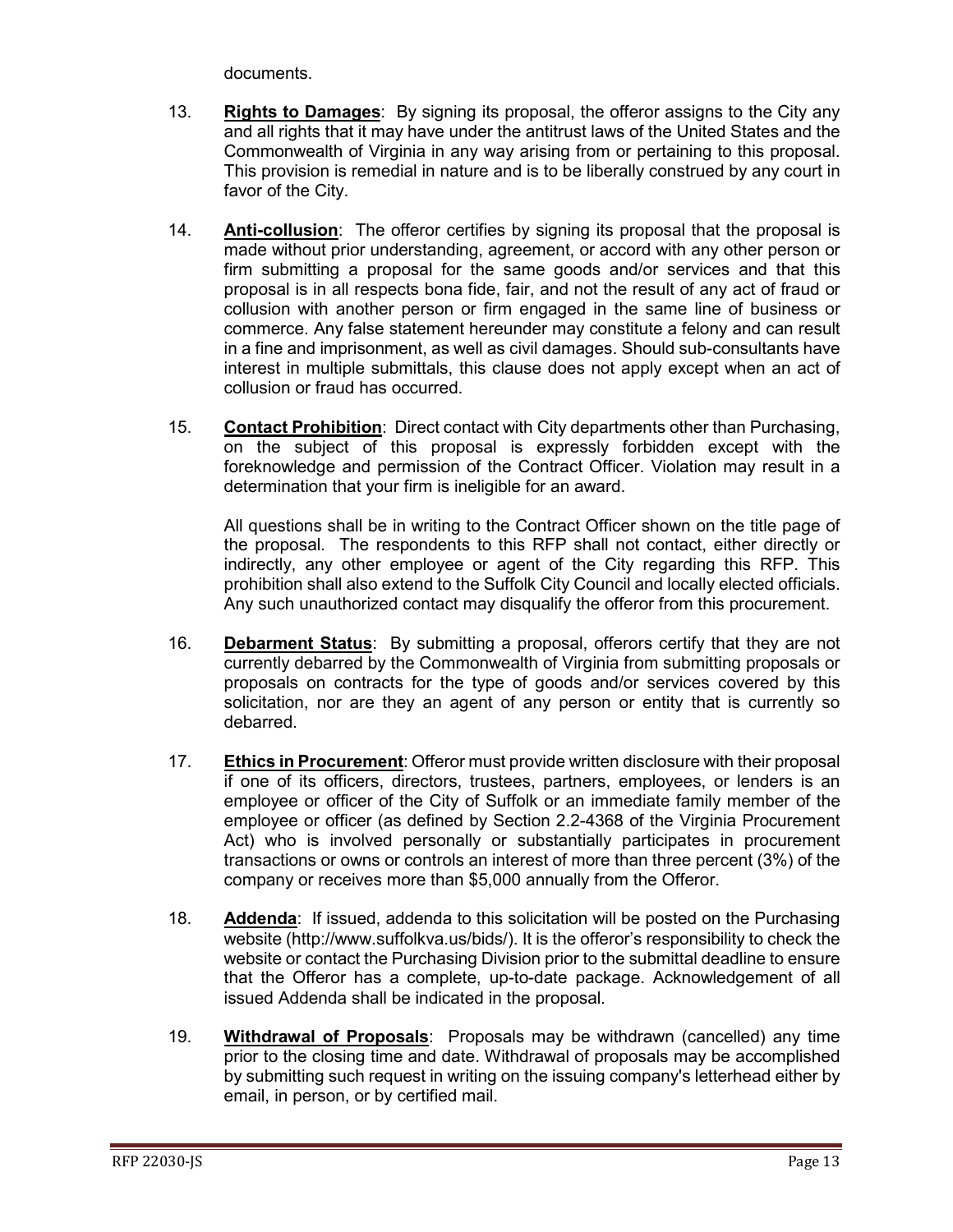- 20. **Award**: Award will be made to the offeror considered by the City's sole determination after following the procedure outlined herein. The process used for this solicitation shall be Competitive Negotiation for as outlined in the Virginia Public Procurement Act.
- 21. **Announcements**: Upon the award or the announcement of the decision to award a contract, the City will publicly post such notice on the electronic bulletin board located outside of the Purchasing Division and on the Purchasing web site: <http://www.suffolkva.us/739/Purchasing-Division>
- 22. **Offer/Acceptance**: Each proposal is received with the understanding that the acceptance in writing by the City of the offer to furnish any or all of the goods and/or services described therein, shall constitute a contract between the Offeror and the City, which shall bind the offeror to furnish and deliver the goods and/or services quoted at the prices stated and in accordance with the conditions of the accepted proposal; and the City on its part to order from such offeror, except for causes beyond reasonable control; and pay for, at the agreed prices, all goods and/or services specified and delivered.
- 23. **City's Rights**: The City reserves the right to reject any and all proposals, and to waive any informality if it is determined to be in the best interest of the City.
- 24. **Appeals Procedure**: Upon offeror's request, administrative appeals information will be provided that shall be used for hearing protests of a decision to award, or an award, appeals from refusal to allow withdrawal of proposals, appeals from disqualification, appeals for debarment or suspension, or determination of nonresponsibility and appeals from decisions or disputes arising during the performance of a contract. To be timely all appeals shall be made within the time periods set forth by the Virginia Public Procurement Act, §2.2-4357, *et seq*. Contact the Contract Officer at once for assistance.
- 25. **Additional Conditions**: The Contract Terms and Conditions and all Instructions in this solicitation are intended to apply to the resulting contract and shall supersede any conflicting terms in the Offeror's proposal. Any additional conditions an offeror intends be considered must be submitted with the proposal and noted as an exception. Such exceptions may result in a finding that the submittal is 'nonresponsive' to the proposal, negating possibility of an award to that offeror. Contractual documents submitted by the successful firm after an award will not be accepted.

## <span id="page-13-0"></span>**9.0 CONTRACT TERMS AND CONDITIONS**

- 1. **Conflict**: In the event of a conflict between the contract documents, including these Contract Terms and Conditions, the final executed contract documents shall control.
- 2. **Alien employment**: Consultant certifies that he does not and shall not during the performance of the contract for goods and services in the Commonwealth, knowingly employ unauthorized aliens as defined in the federal Immigration Reform and Control Act of 1986, as amended.
- 3. **Anti-Discrimination**: The Consultant certifies to the City that they will conform to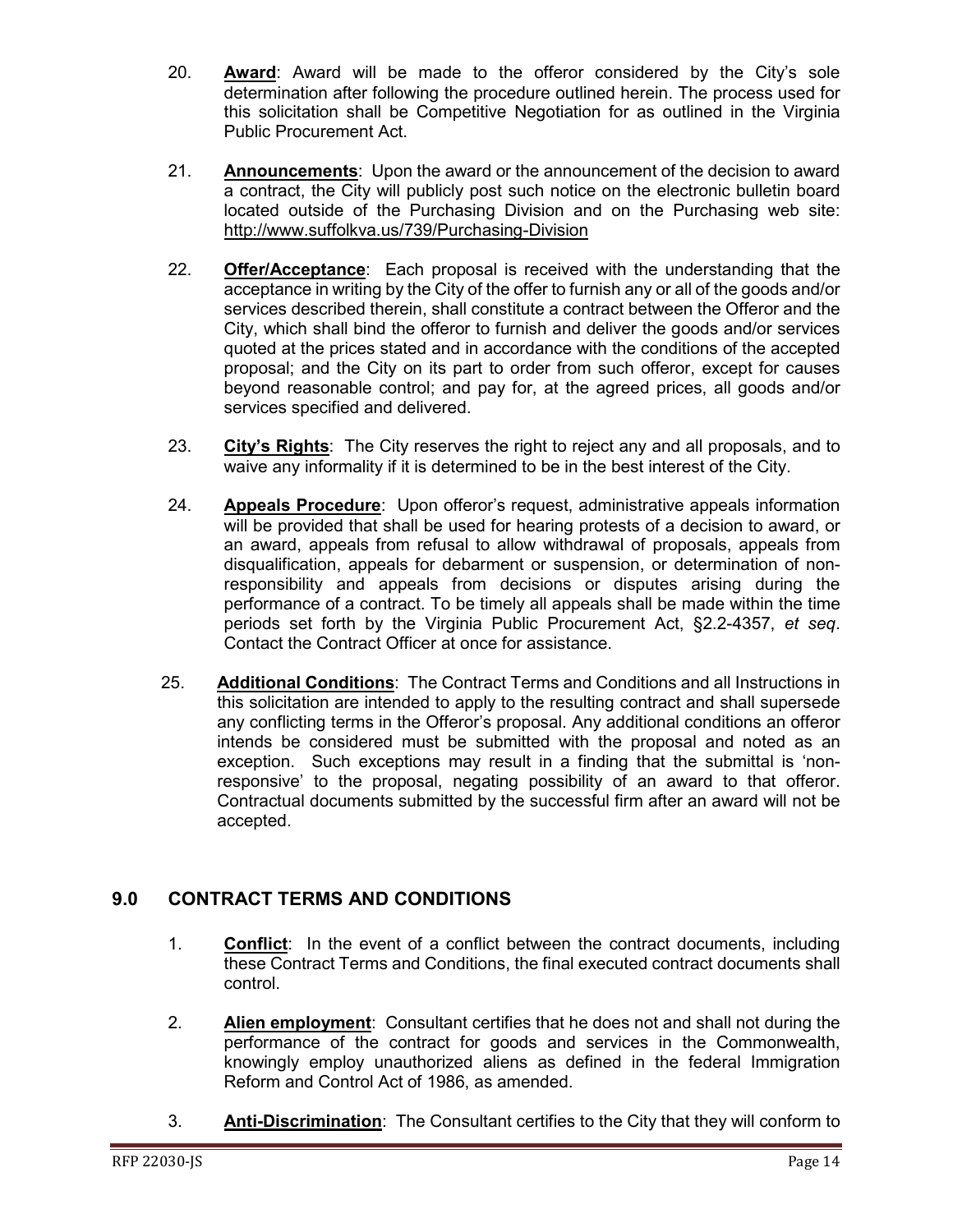the provisions of the Federal Civil Rights Act of 1964, as amended, as well as the Virginia Fair Employment Contracting Act of 1975, as amended, where applicable, the Virginians with Disabilities Act, the Americans with Disabilities Act and §2.2- 4311 of the Virginia Public Procurement Act (VPPA). If the award is made to a faith-based organization, the organization shall not discriminate against any recipient of goods, services, or disbursements made pursuant to the contract on the basis of the recipient's religion, religious belief, refusal to participate in a religious practice, or on the basis of race, age, color, gender or national origin and shall be subject to the same rules as other organizations that contract with public bodies to account for the use of the funds provided; however, if the faith-based organization segregates public funds into separate accounts, only the accounts and programs funded with public funds shall be subject to audit by the public body. (Code of Virginia 2.2.4343.1E).

The following provisions apply to all contracts over \$10,000:

- 1. During the performance of this contract, the Consultant agrees as follows:
	- a. The Consultant will not discriminate against any employee or applicant for employment because of race, religion, color, sex, national origin, age, disability, service disabled veterans or any other basis prohibited by state law relating to discrimination in employment, except where there is a bona fide occupational qualification reasonably necessary to the normal operation of the Consultant. The Consultant agrees to post in conspicuous places, available to employees and applicants for employment, notices setting forth the provisions of this nondiscrimination clause.
	- b. The Consultant, in all solicitations or advertisements for employees placed by or on behalf of the Consultant, will state that such Consultant is an equal opportunity employer.
	- c. Notices, advertisements and solicitations placed in accordance with federal law, rule or regulation shall be deemed sufficient for the purpose of meeting these requirements.
- 2. The Consultant will include the provisions of the foregoing paragraphs a, b, and c above in every subcontract or purchase order over \$10,000, so that the provisions will be binding upon each subcontractor or vendor.
- 4. **Assignment of Contract:** A contract shall not be assignable by the Consultant in whole or in part without the written consent of the City.
- 5. **Availability of Funds**: A contract shall be deemed in force only to the extent of appropriations available to each department for the purchase of such goods and/or services. The City's extended obligations on those contracts that envision extended funding through successive fiscal periods shall be contingent upon actual appropriations for the following years.
- 6. **Changes and Additions**: It shall be the responsibility of the Consultant to notify the City, in writing, of any necessary modifications or additions in the Scope of the contract. Compensation for changes or additions in the Scope of the contract will be negotiated and approved by the City, in writing.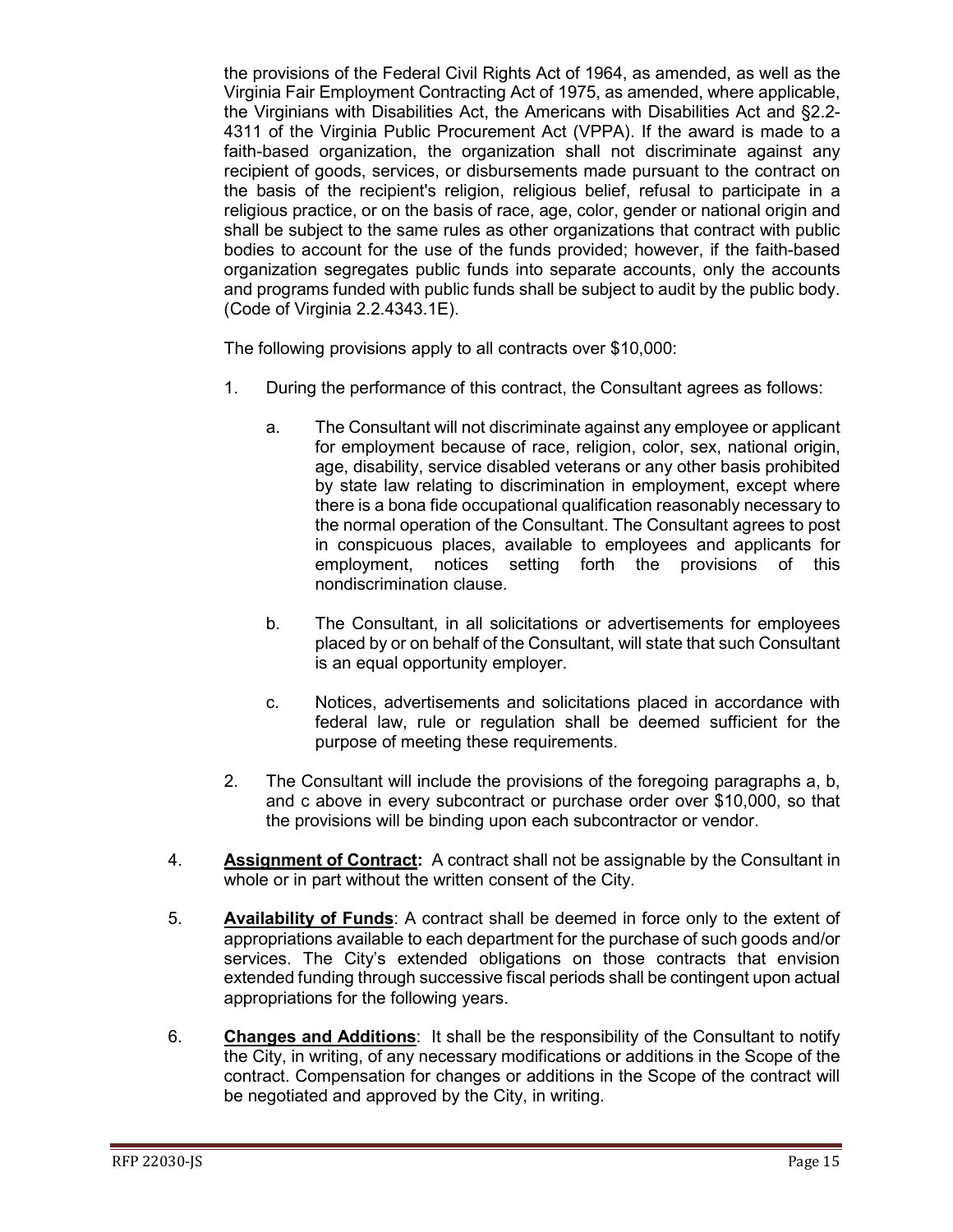It is understood and agreed to by both the City and the Consultant that such modifications or additions to the contract shall be made only by the full execution of the City's standard Contract change order form. Furthermore, it is understood and agreed by both parties that any work done by the Consultant on such modification or addition to the contract prior to the City's execution of its standard Contract change order form shall be at the total risk of the Consultant and said work may not be compensated by the City.

- 7. **Conflicts of Interests**: The Consultant shall not accept or receive commissions or other payments from third parties for soliciting, negotiating, procuring, or effecting insurance on behalf of the City. The City may not procure supplies, equipment, materials or other goods from a Consultant on the same project.
- 8. **Consultant's Failure to Perform**: Failure of the Consultant to perform the contract by reason of the City's non-acceptance of additional conditions submitted after the award shall result in termination of the contract by the City, and may result in debarment of the Consultant for a period of up to three (3) years. Termination and /or debarment of the Consultant shall not constitute a waiver by the City of any other rights or remedies available to the City by law or contract.
- 9. **Contractual Disputes**: Bidder, Offeror, Contractor or Consultant agree all contractual disputes will be conducted in accordance with provision §2.2-4363 of the Virginia Public Procurement Act.
- 10. **Copyright Protection**: Consultant agrees to defend and save the City, its agents, officials, and employees, harmless from liability of any nature or kind, for use of any copyright, composition, secret process, patented or unpatented invention, articles or appliances furnished or used in the performance of the contract, or which Consultant is not the patentee, assignee, or licensee, to the same extent as provided in the above paragraph.
- 11. **Default**: In event of default by Consultant, the City reserves the right to procure the goods and/or services from other sources, and hold Consultant liable for any excess cost occasioned thereby. Such actions taken by the City shall not release the Consultant from additional remedies that may be allowed by law.
- 12. **Drug-Free Workplace**: During the performance of this contract, the Consultant agrees to (1) provide a drug-free workplace for the Consultant's employees; (2) post in conspicuous place, available to employees and applicants for employment, a statement notifying employees that the unlawful manufacture, sale, distribution, dispensation, possession, or use of a controlled substance or marijuana is prohibited in the Consultant's workplace and specifying the actions that will be taken against employees for violations of such prohibition; (3) state in all solicitation or advertisement for employees placed by or on behalf of the Consultant that the Consultant maintains a drug-free workplace; and (4) include the provisions of the foregoing clauses in every subcontract or purchase order of over \$10,000, so that the provisions will be binding upon each sub-consultant or vendor.

For the purposes of this section, "drug-free workplace" means a site for the performance of work done in connection with a specific contract awarded to a Consultant, the employees of whom are prohibited from engaging in the unlawful manufacture, sale, distribution, dispensation, possession or use of any controlled substance or marijuana during the performance of the contract.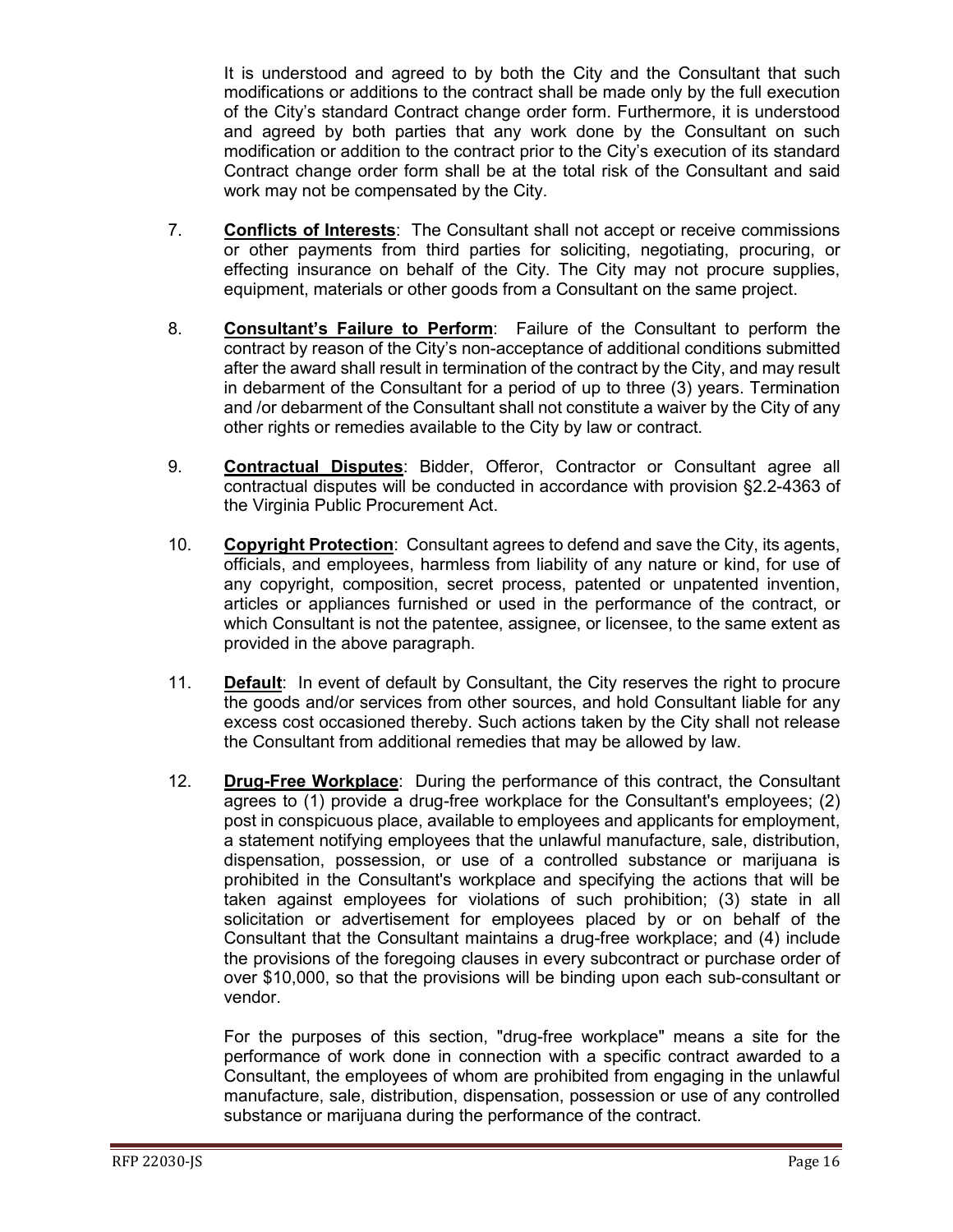- 13. **Entire Agreement**: This contract and any additional or supplementary documents incorporated herein by reference contain all the terms and conditions agreed upon by the parties hereto, and no other agreements, oral or otherwise, regarding the subject matter of this contract or any part thereof shall have any validity or bind any of the parties hereto. The contract shall not be modified, altered, changed or amended unless in writing and signed by the parties hereto.
- 14. **Exemption from Taxes**: The City is exempt from state sales tax and federal excise tax. A tax exemption certificate indicating the City's tax exempt status will be furnished by the City upon request.
- 15. **Faith-based Organizations**: The City of Suffolk does not discriminate against faith-based organizations.
- 16. **Governing Law**: This contract shall be made, entered into, and shall be performed in the City of Suffolk, Virginia, and shall be governed by the applicable laws of the Commonwealth of Virginia without regard to its conflict of law rules. In the event of litigation concerning this the contract, the parties agree to the exclusive jurisdiction and venue of the Circuit Court of the City of Suffolk, Virginia; however, in the event that the federal court has jurisdiction over the matter, then the parties agree to the exclusive jurisdiction and venue of the U.S. District Court for the Eastern District of Virginia, Norfolk Division.

The Consultant shall not cause a delay in services because of pending litigation or during litigation proceedings, except with the express, written consent of the City or written instruction/order from the Court.

- 17. **Indemnification**: Consultant shall defend and indemnify the City, and the City's employees, agents, and volunteers, from and against any and all damage claim, liability, cost, or expense (including, without limitation, attorney's fees and court costs) of every kind and nature (including, without limitation, those arising from any injury or damage to any person, property or business) incurred by or claimed against Consultant, its employees, agents, and volunteers, or incurred by or claimed against the City, the City's employees, agents, and volunteers, arising out of, or in connection with, the performance of all services hereunder by Consultant. This indemnification includes, but is not limited to, any financial or other loss, including, but not limited to, any adverse regulatory, agency or administrative sanction or civil penalties, incurred by the City due to the negligent, fraudulent or criminal acts of Consultant or any of the Consultant's officers, shareholders, employees, agents, consultants, sub-consultants, or any other person or entity acting on behalf of Consultant. Unless otherwise provided by law, the Consultant indemnification obligations hereunder shall not be limited in any way by the amount or type of damages, compensation, or benefits payable by or for Consultant under workers' compensation acts, disability benefit acts, other employee benefit acts, or benefits payable under any insurance policy. This paragraph shall survive the termination of the contract including any renewal or extension thereof.
- 18. **Independent Contractor**: The Consultant and any employees, agents, or other persons or entities acting on behalf of the Consultant shall act in an independent capacity and not as officers, employees, or agents of the City.
- 19. **Insurance**: Consultant shall procure, maintain, and provide proof of insurance coverage for injuries to persons and property damage as may arise from or in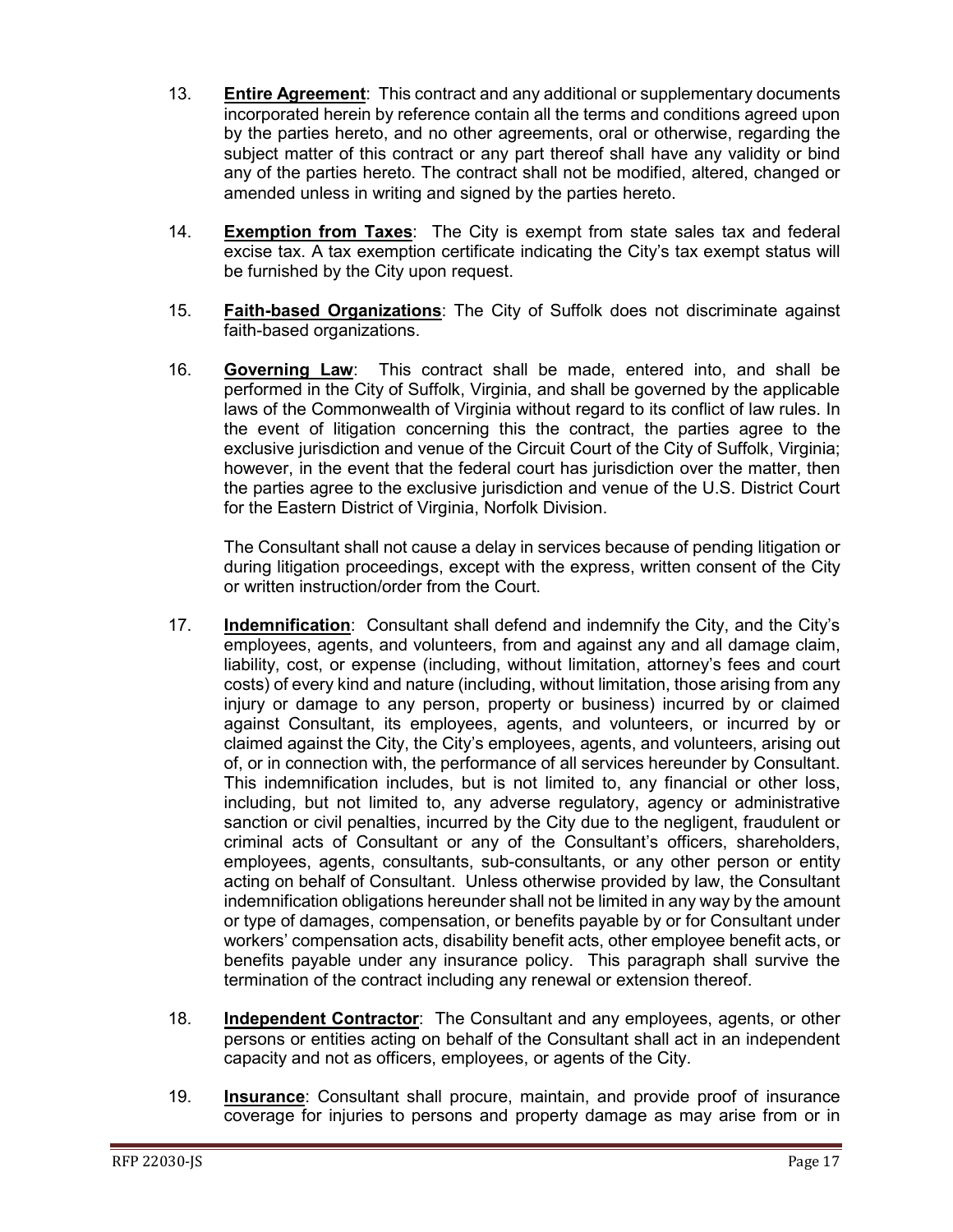conjunction with the work performed on behalf of the City by the Consultant, his agents, representatives, employees or subcontractors. Proof of coverage as contained herein shall consist of all policies, endorsements, declaration pages, and certificates of insurance and shall be submitted fifteen (15) days prior to the commencement of work, and such coverage shall be maintained by the Consultant for the duration of the contract period; for occurrence policies. Claims made policies must extend reporting period for two (2) years after expiration date.

a. General Liability

Coverage shall be as broad as: Comprehensive General Liability endorsed to include Broad Form, Commercial General Liability Form including Products/Completed Operations.

Minimum Limits

\$2,000,000 General Aggregate Limit \$2,000,000 Products & Completed Operations \$1,000,000 Personal and Advertising Injury \$1,000,000 Each Occurrence Limit

\$ 50,000 Fire Damage Limit<br>\$ 5,000 Medical Expense L \$ 5,000 Medical Expense Limit

#### b. Automobile Liability

Coverage sufficient to cover all vehicles owned, used, or hired by the Consultant, his agents, representatives, employees or subcontractors.

Minimum Limits

\$1,000,000 Combined Single Limit

- \$ 5,000 Medical Expense Limit
- c. Workers' Compensation

Limits as required by the Workers' Compensation Act of Virginia. Employers Liability, \$100,000/\$500,000/\$100,000

d. Umbrella/Excess Liability

\$2,000,000 umbrella/excess liability coverage

#### e. Coverage Provisions

- 1. All deductibles or self-insured retention shall appear on the certificate(s).
- 2. The City of Suffolk, its officers, officials, employees, agents and volunteers shall be added as "additional insured" as their interests may appear. This provision does not apply to Professional Liability or Workers' Compensation/Employers' Liability.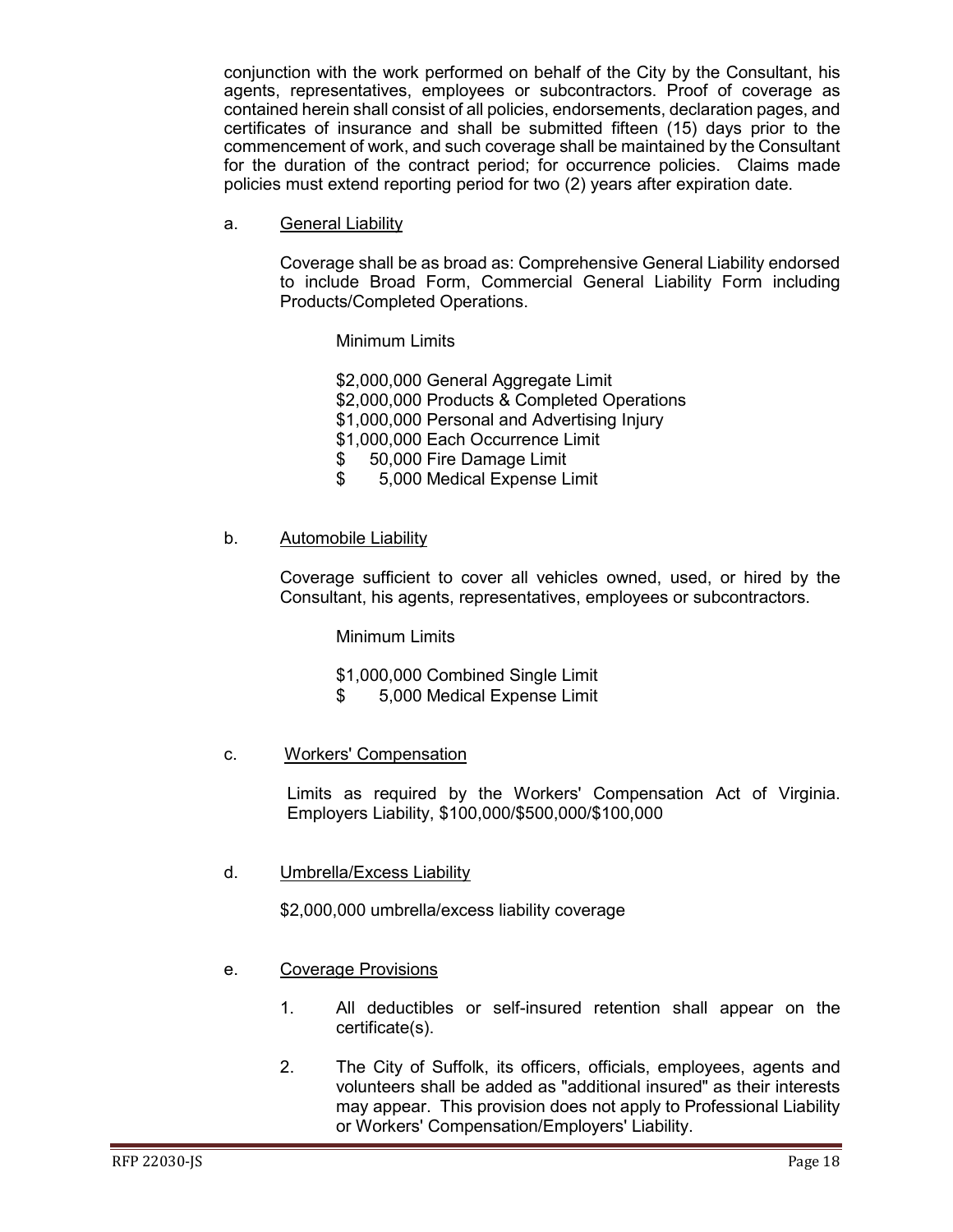- 3. The Consultant's insurance shall be primary over any applicable insurance or self-insurance maintained by the City.
- 4. Shall provide 30 days' written notice to the City before any cancellation, suspension, or void of coverage in whole or part, where such provision is reasonable.
- 5. All coverage for subcontractors of the Consultant shall be subject to all of the requirements stated herein.
- 6. Failure to comply with any reporting provisions of the policy(s) shall not affect coverage provided the City, its officers/officials, agents, employees and volunteers.
- 7. The insurer shall agree to waive all rights of subrogation against the City, its' officers/officials, agents, employees or volunteers for any act, omission or condition of premises which the parties may be held liable by reason of negligence.
- 8. The Consultant shall furnish the City certificates of insurance including endorsements affecting coverage. The certificates are to be signed by a person authorized by the insurance company(s) to bind coverage on its behalf, if executed by a broker, notarized copy of authorization to bind, or certify coverage must be attached.
- 9. All insurance shall be placed with insurers maintaining an A.M. Best rating of no less than an A:VII. If A.M. Best rating is less than A:VII, approval must be received from City's Risk Officer.

All coverage designated herein shall be as broad as the Insurance Services Office (ISO) forms filed for use with the Commonwealth of Virginia.

20. **Invoicing/Payment and Interest:** Prior to payment the Consultant shall provide their federal employer identification number. Payment to the Consultant shall be made not more than forty-five (45) days after goods or services are received; or not more the forty-five (45) days after the invoice is rendered, whichever is later.

Unless otherwise provided under the terms of this contract, interest for late payment shall not exceed one percent (1%) per month.

The Consultant shall submit invoices on a frequency to be determined, as agreed upon by the City, for each payment requested. Such statement shall also include a detailed breakdown of all charges.

All such invoices will be paid promptly unless any items thereon are questioned, in which event payment will be withheld pending verification of the amount claimed and the validity of the claim. The Consultant shall provide complete cooperation during any such investigation.

21. **Laws, Regulations**: Consultant shall keep fully informed of all federal, state, and local laws, ordinances and regulations that in any manner affect the conduct of the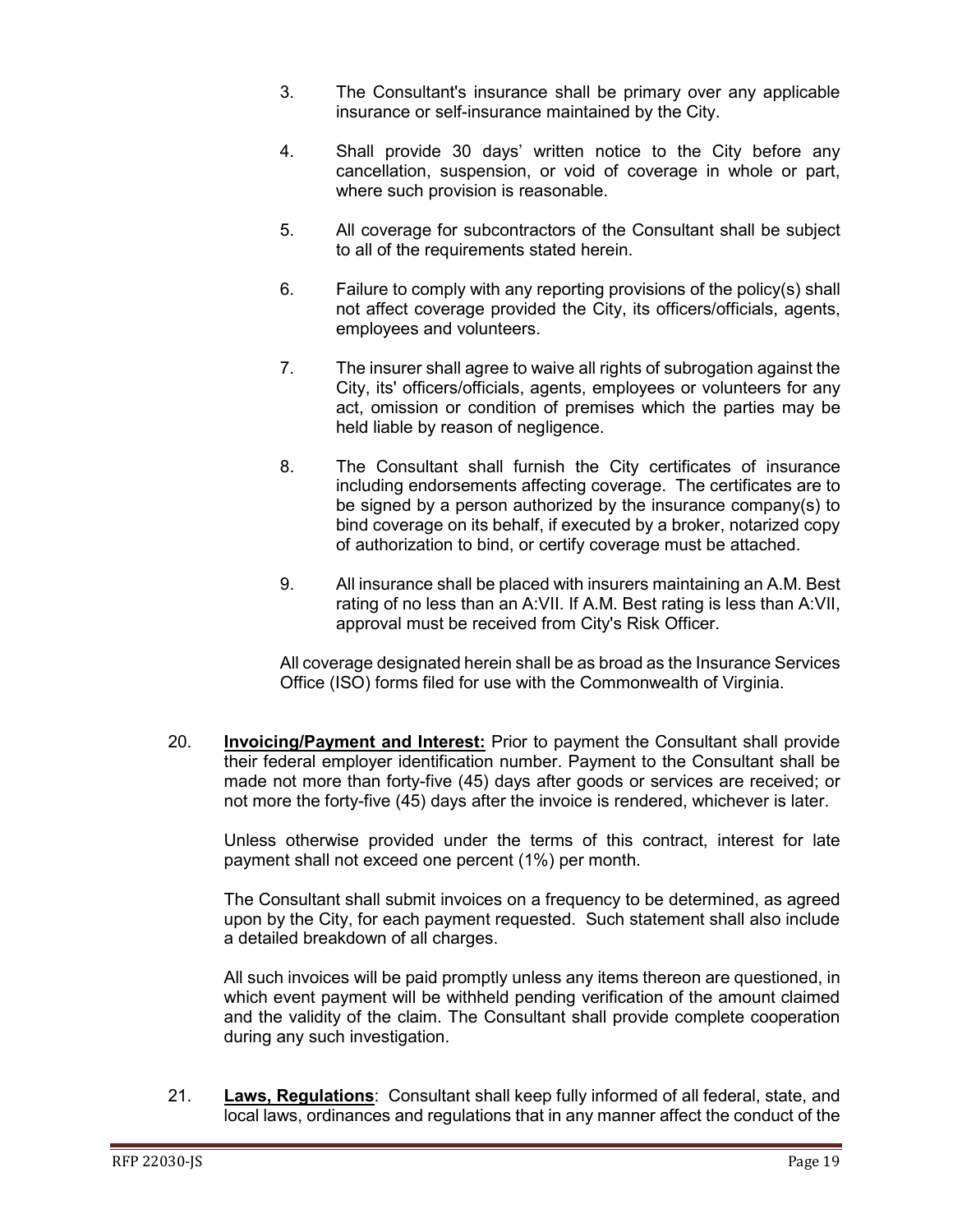work. Consultant shall at all times observe and comply with all such laws, ordinances and regulations.

- 22. **License Requirement**: All firms doing business in the City are required to be licensed in accordance with the City of Suffolk business license ordinance. Wholesale and retail merchants without a business location in the City of Suffolk are exempt from this requirement. Any questions concerning business licenses should be directed to the Commissioner of the Revenue's Office, telephone (757) 514-4260 or [comrev@suffolkva.us.](mailto:comrev@suffolkva.us)
- 23. **Ownership of Documents**: Any data generated, reports, specifications, blueprints, negatives or other documents prepared by the Consultant in the performance of its obligations under the resulting contract shall be the exclusive property of City of Suffolk, and all such materials shall be returned to the owner upon completion, termination, or cancellation of this contract. The Consultant shall not use, willingly allow, or cause such materials to be used for any purpose other than performance of all Consultant's obligations under the resulting contract without the prior written consent of City of Suffolk. Documents and materials developed by the Consultant under the resulting contract shall be the property of City or Suffolk; however, the Consultant may retain file copies, which cannot be used without prior written consent of the Owner. City of Suffolk agrees that the Consultant shall not be liable for any damage, loss, or injury resulting from the future use of the provided documents for other than the project specified, when the Consultant is not the firm of record.
- 24. **Payments to Subcontractors:** Within seven (7) days after receipt of amounts paid by the City for work performed by a subcontractor under this contract, the Consultant shall either:
	- a. Pay the Subcontractor for the proportionate share of the total payment received from the City attributable to the work performed by the Subcontractor under this contract; or
	- b. Notify the City and Subcontractor, in writing, of his intention to withhold all or a part of the Subcontractor's payment and the reason for non- payment.

The Consultant shall pay interest to the Subcontractor on all amounts owed that remain unpaid beyond the seven-day period except for amounts withheld as allowed in item b. above.

Unless otherwise provided under the terms of this contract, interest shall accrue at the rate of one percent per month.

The Consultant shall include in each of its subcontracts a provision requiring each Subcontractor to include or otherwise be subject to the same payment and interest requirements as set forth above with respect to each lower-tier subcontractor.

The Consultant's obligation to pay an interest charge to a subcontractor pursuant to this provision may not be construed to be an obligation of the City.

25. **Records and Inspection**: The Consultant shall maintain full and accurate records with respect to all matters covered under this contract, including, without limitation, accounting records, written policies, procedures, time records, telephone records, and any other supporting evidence used to memorialize, reflect, and substantiate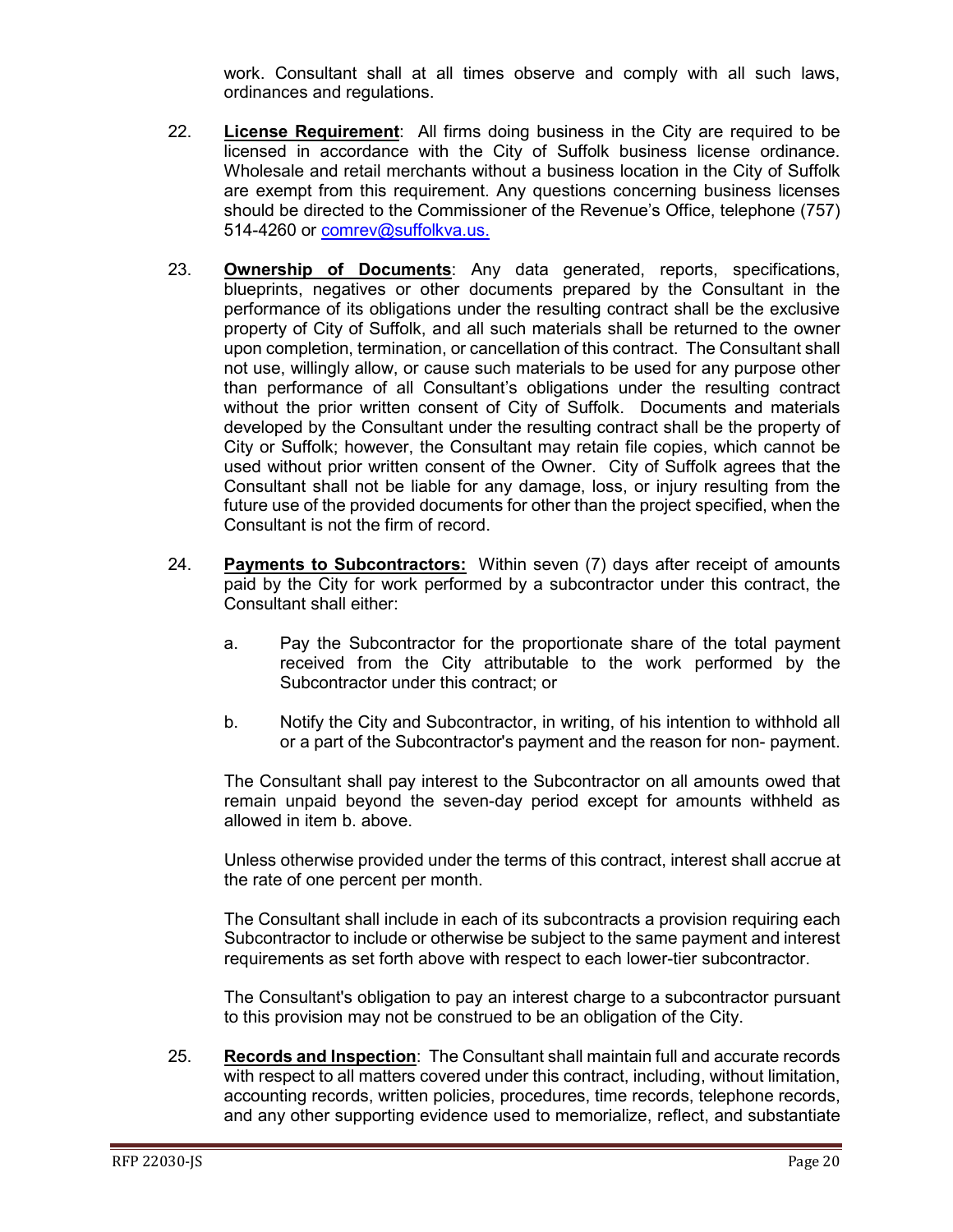charges or fees related to this contract. The Consultant's records shall be open to inspection and subject to audit and/or reproduction, during normal working hours, by the City and its employees, agents or authorized representatives after giving at least three (3) days' notice to the Consultant by the City. The City shall have access to such records from the effective date of this contract, for the duration of the contract, and for five (5) years after the date of final payment by the City to the Consultant pursuant to this contract or any renewal or extension of this contract. The City's employees, agents or authorized representatives shall have access to the Consultant's facilities, shall have access to all necessary records and shall be provided adequate and appropriate work space, in order to conduct audits. All records and information generated under the contract shall be property of the City, whether retained by the City or the Consultant. The Consultant shall not make any other use of this information, expect to provide service to the City under the contract, unless specifically authorized by the City in writing.

- 26. **Responsibility of Consultant**: The Consultant shall, without additional costs or fee to the City, correct or revise any errors or deficiencies in his performance. Neither the City's review, approval or acceptance of, nor payment for any of the services required under this Contract shall be deemed a waiver of rights by the City, and the Consultant shall remain liable to the City for all costs which are incurred by the City as a result of the Consultant's negligent performance of any of the services furnished under the contract.
- 27. **Rights and Remedies Not Waived**: In no event shall the making by the City of any payment to the Consultant, or the waiver by the City of any provision under this contract including any obligation of the Consultant, constitute or be construed as a waiver by the City of any other provision, obligation, breach of covenant, or any default which may exist under this contract on the part of the Consultant, and the making of any such payment by the City while any such breach or default exists shall not impair or prejudice any right or remedies available to the City.
- 28. **Safety**: All Consultants and sub-contractors performing services for the City are required and shall comply with all Occupational Safety and Health Administration (OSHA), State and City Safety and Occupational Health Standards and any other applicable rules and regulations. Also all Consultants and sub-consultants shall be held responsible for the safety of their employees and any unsafe acts or conditions that may cause injury or damage to any persons or property within and around the work site area under this contract.
- 29. **Scheduling and Delays**: The parties to any contract resultant of this solicitation acknowledge that all or part of the work to be performed hereunder may be delayed and extended at the option of the City. Such delays may be caused by delays, denials and modifications of the various state or federal permits, or for other reasons. The City shall not be required to pay any of the Consultant's direct or indirect costs, or claims for compensation, extended overhead, or other damage or consequential damages arising out of or related to any delays or interruptions required or ordered by the City. If the City delays a task order for any reason for a continuous period of ninety (90) days or more, the City and Consultant will negotiate a mutually agreeable adjustment to the Consultant's fee.
- 30. **Severability**: If any provision of the contract or the application thereof to any person or circumstances shall to any extent be invalid or unenforceable, the remainder of the contract, or the application of such provision to persons or circumstances other than those which it is invalid or unenforceable, shall not be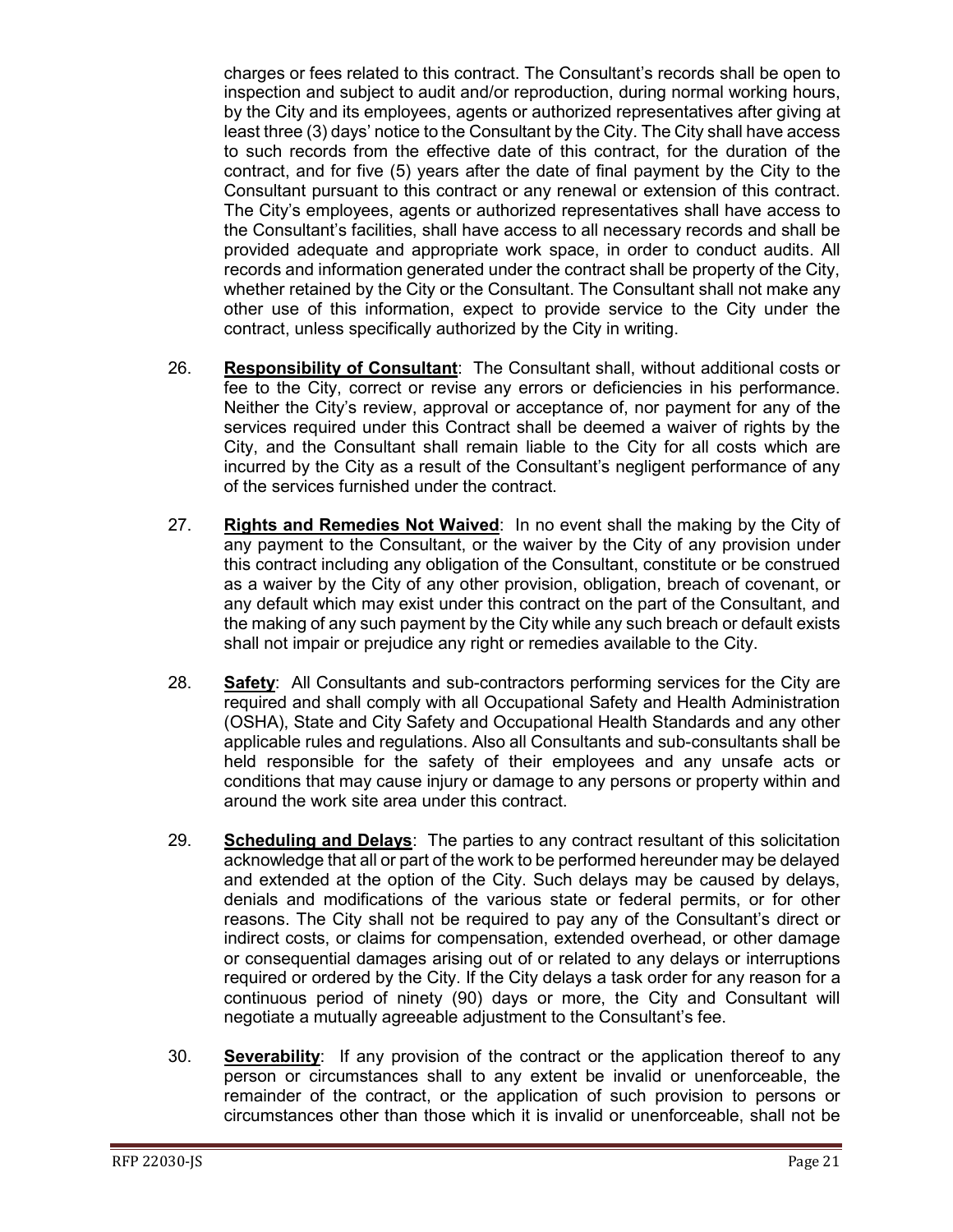affect hereby, and each provision of the contract shall be valid and enforced to the full extent permitted by law.

- 31. **Submissions:** All project correspondence, design/review documents, reports, etc. prepared by the Consultant shall be distributed to the City's Project Manager for each task in the format and number of copies as directed by the task statement of work.
- 32. **Termination for Cause**: In the event that the Consultant shall for any reason or through any cause be in default of the terms of this contract, the City may give Consultant written notice of such default by certified mail/return receipt requested at the address set forth in Consultant's Proposal/ or as provided in this contract.

Unless otherwise provided, Consultant shall have ten (10) days from the date such notice is mailed in which to cure the default. Upon failure of Consultant to cure the default, the City may immediately cancel and terminate this contract as of the mailing date of the default notice.

Upon termination, Consultant shall withdraw its personnel and equipment, cease performance of any further work under the contract, and turn over to the City any work in process for which payment has been made. In the event of violations of law, safety or health standards and regulations, this contract may be immediately cancelled and terminated by the City and provisions herein with respect to opportunity to cure default shall not be applicable.

33. **Termination for Convenience**: The City may at any time, and for any reason, terminate this contract by written notice to the Consultant specifying the termination date, which shall be not less than thirty (30) days from the date such notice is mailed.

Notice shall be given to Consultant by certified mail/return receipt requested at the address set forth in Consultant's Proposal or as provided in this contract. In the event of such termination, the Consultant shall be paid such amount as shall compensate the Consultant for the work satisfactorily completed, and accepted by the City, at the time of termination. If the City terminates this Consultant, Consultant shall withdraw its personnel and equipment, cease performance of any further work under this Consultant, and turn over to the City any work completed or in process for which payment has been made.

34. **COVID-19 Procedures:** All Consultants and sub-contractors performing services for the City are required and shall comply with all policies and procedures for COVID-19 from the Occupational Safety and Health Administration (OSHA), Virginia Department of Health (VDH) and Center for Disease Control (CDC) and all other City and State rules and regulations. Consultant's employees who are known or suspected to be infected with SARS-CoV-2 virus shall not report to or remain at the worksite until cleared to return to work. Consultant shall report if an employee who is positive for COVID-19 has been at the worksite to the Department in which they are working for immediately. Consultant shall keep confidential the identity of the known to be infected with SARS-CoV-2 virus in accordance with the requirements of the Americans, with Disabilities Act (ADA) HIPAA, and other applicable federal and Virginia laws and regulations.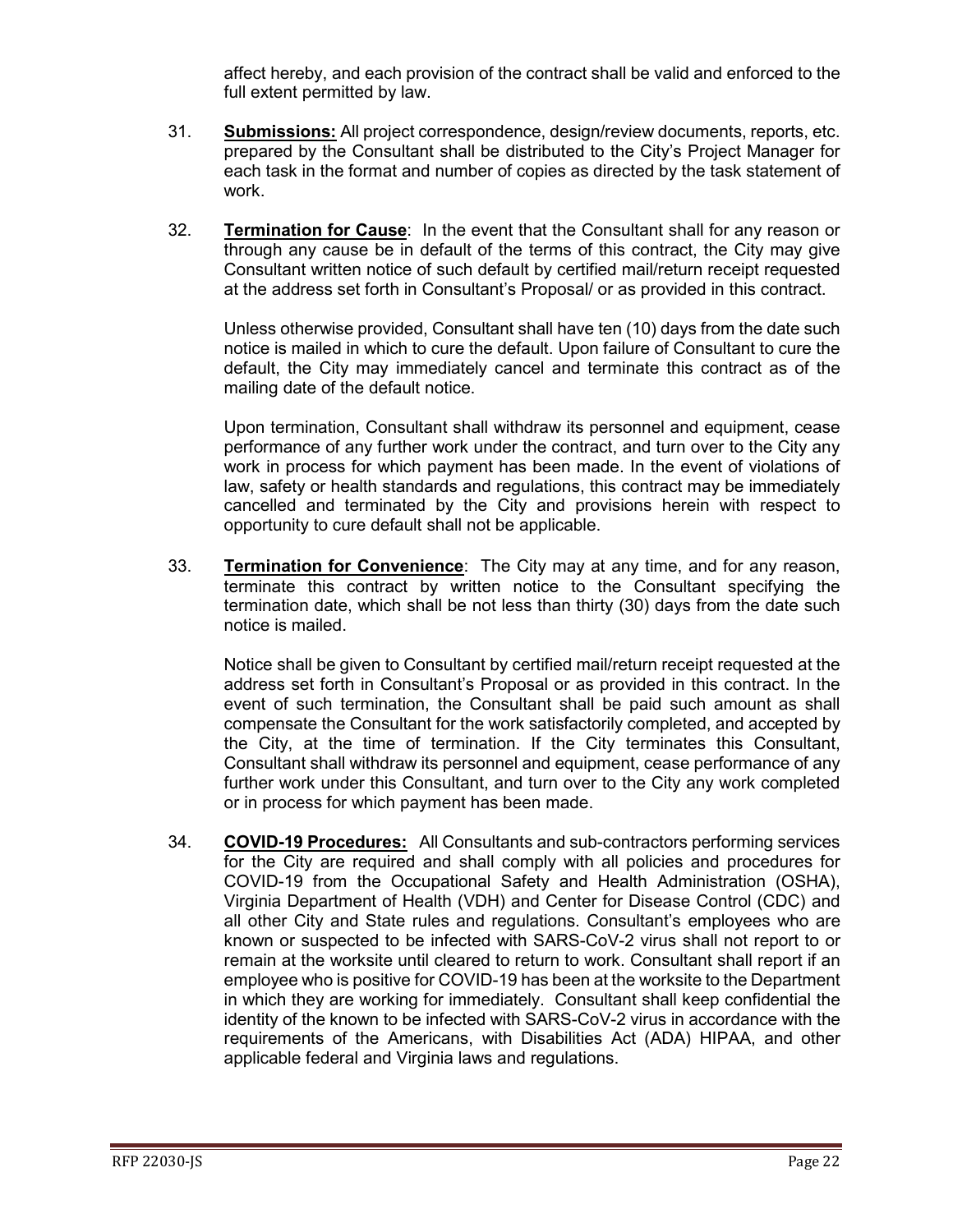## **SIGNATURE SHEET**

#### (Submit with Proposal)

<span id="page-22-0"></span>My signature certifies that the proposal as submitted complies with all Terms and Conditions as set forth.

My signature also certifies that the accompanying proposal is not the result of, or affected by, any unlawful act of collusion with another person or company engaged in the same line of business or commerce, or any act of fraud punishable under Title 18.2, Chapter 12, Article 1.1 of the Code of Virginia, 1950, as amended. Furthermore, I understand that fraud and unlawful collusion are crimes under the Virginia Governmental Frauds Act, the Virginia Government Bid Rigging Act, and Virginia Antitrust Act, and Federal Law, and can result in fines, prison sentences, and civil damage awards.

My signature also certifies that this firm has no business or personal relationships with any other companies or persons that could be considered as a conflict of interest or potential conflict of interest to the City of Suffolk and that there are no principals, officers, agents, employees, or representatives of this firm that have any business or personal relationships with any other companies or persons that could be considered as a conflict of interest or a potential conflict of interest to the City of Suffolk, pertaining to any and all work or services to be performed as a result of this request and any resulting contract with the City of Suffolk as specified in Section 8.0, Paragraph 54 of this RFP.

I hereby certify that I am authorized to contract and sign as a Representative for the Firm:

|  | Signature: Signature: Signature: Signature: Signature: Signature: Signature: Signature: Signature: Signature: Signature: Signature: Signature: Signature: Signature: Signature: Signature: Signature: Signature: Signature: Si |  |
|--|--------------------------------------------------------------------------------------------------------------------------------------------------------------------------------------------------------------------------------|--|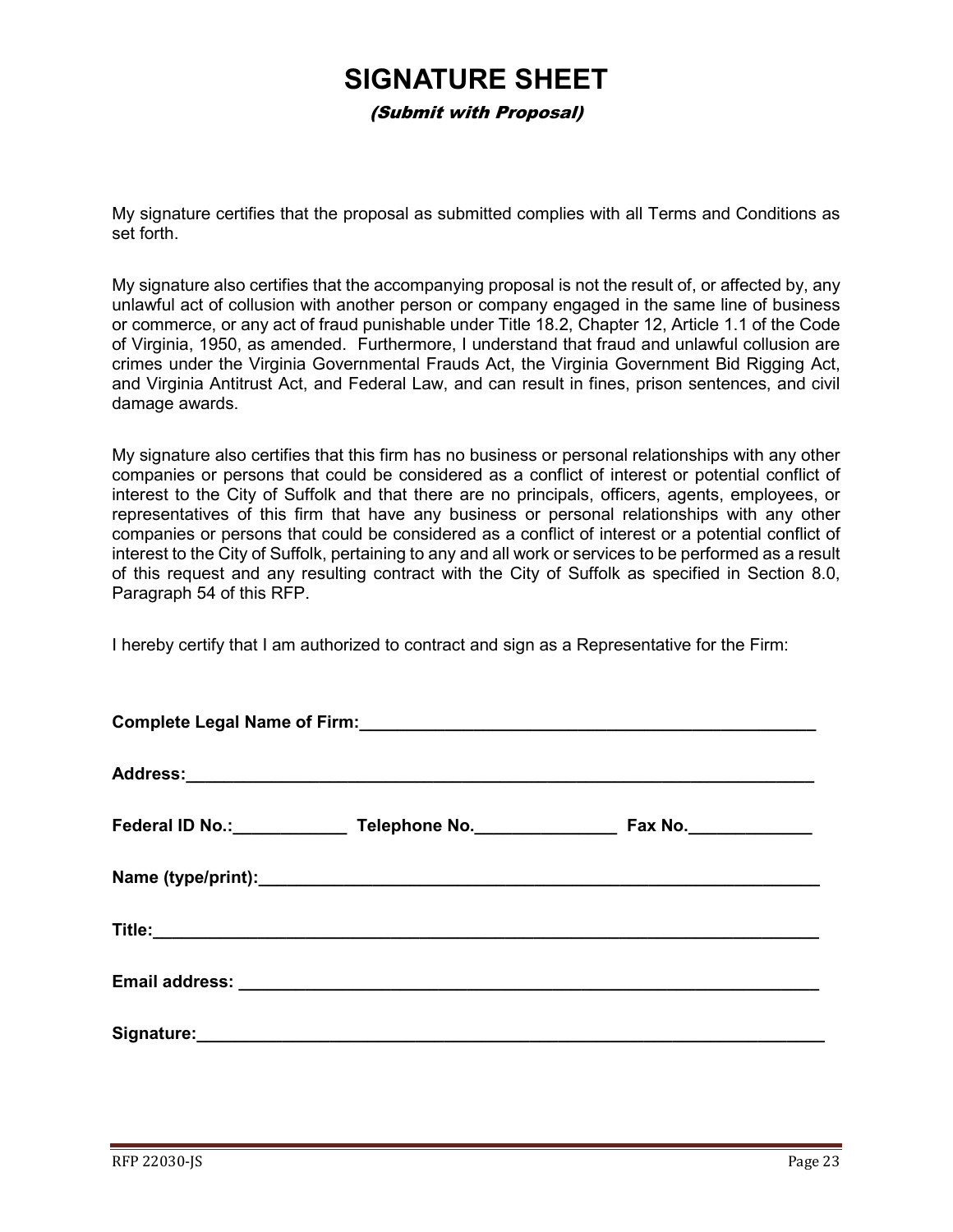## <span id="page-23-0"></span>**PROPRIETARY/CONFIDENTIAL INFORMATION IDENTIFICATION**

RFP #22030-JS

Name of Firm/Offeror:\_\_\_\_\_\_\_\_\_\_\_\_\_\_\_\_\_\_\_\_\_\_\_\_\_\_\_\_\_\_\_\_\_\_\_\_\_\_\_\_\_\_\_\_

Trade secrets or proprietary information submitted by an offeror shall not be subject to public disclosure under the Virginia Freedom of Information Act; however, the offeror must invoke the protections of §2.2-4342F of the Code of Virginia, in writing, either before or at the time the data or other material is submitted. The written notice must specifically identify the data or materials to be protected, including the section of the proposal in which it is contained, as well as the page number(s), and state the reasons why protection is necessary. The proprietary or trade secret material submitted must be identified by some distinct method such as highlighting or underlining and must indicate only the specific words, figures, or paragraphs that constitute a trade secret or proprietary information. In addition, a summary of proprietary information provided shall be submitted on this form. The designation of an entire proposal document, line item prices, and/or total proposal prices as proprietary or trade secrets is not acceptable. If, after being given reasonable time, the offeror refuses to withdraw such a classification designation, the proposal will be rejected.

| SECTION/TITLE | <b>PAGE</b><br>NUMBER(S) | REASON(S) FOR WITHHOLDING FROM<br><b>DISCLOSURE</b> |
|---------------|--------------------------|-----------------------------------------------------|
|               |                          |                                                     |
|               |                          |                                                     |
|               |                          |                                                     |
|               |                          |                                                     |
|               |                          |                                                     |
|               |                          |                                                     |
|               |                          |                                                     |
|               |                          |                                                     |
|               |                          |                                                     |
|               |                          |                                                     |
|               |                          |                                                     |
|               |                          |                                                     |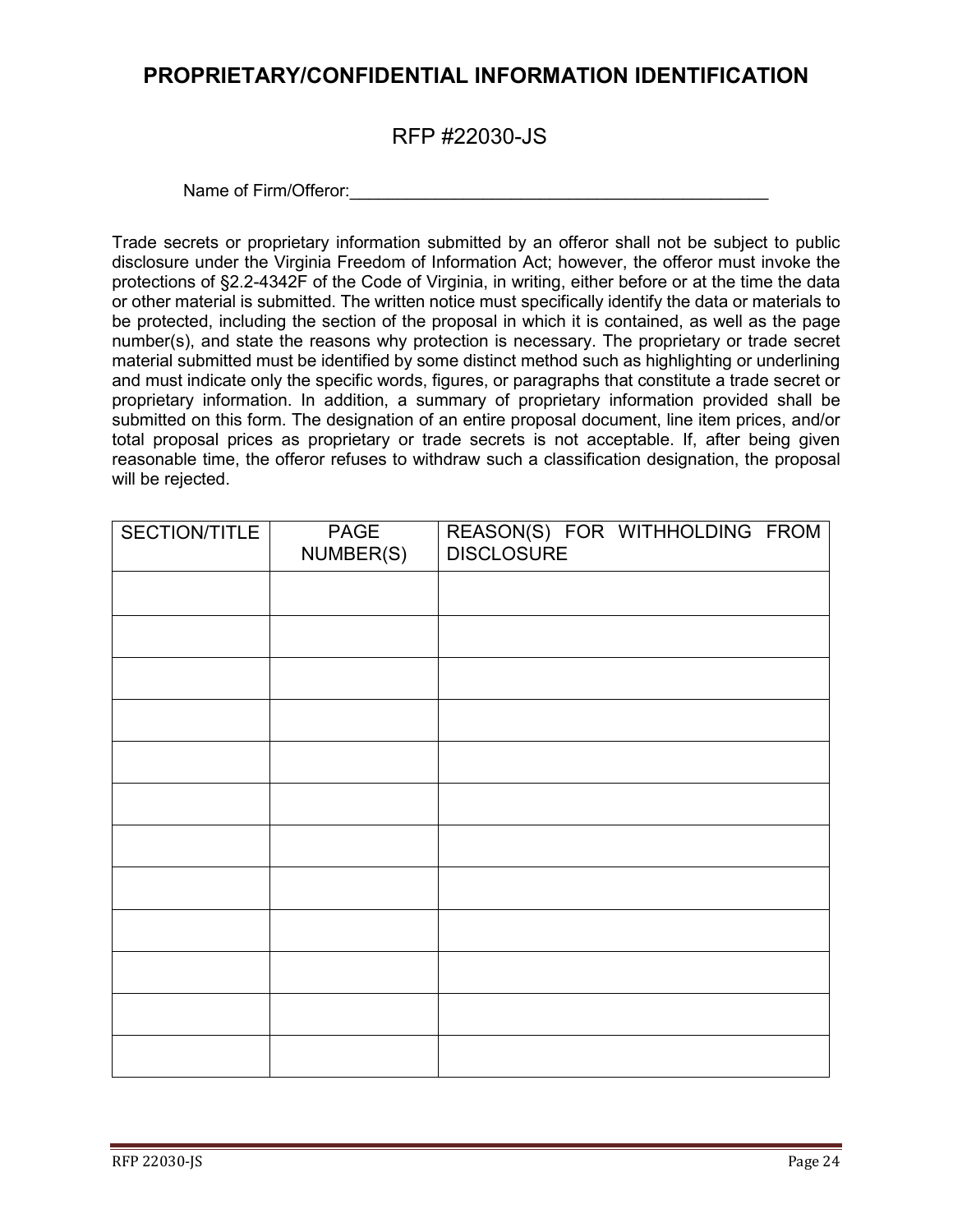# **EXCEPTIONS TO RFP (RFP #22030-JS)**

#### <span id="page-24-0"></span>EXCEPTIONS:

Provider must sign the appropriate statement below, as applicable:

( ) Provider understands and agrees to all terms, conditions, requirements, and specifications stated herein.

| Firm: |  |  |
|-------|--|--|
| Date: |  |  |

( ) Provider takes exception to terms, conditions, requirements, or specifications stated herein (Provider must itemize all exceptions below, and return with their proposal):

| Exceptions: |  |
|-------------|--|
|             |  |
|             |  |
|             |  |
|             |  |
|             |  |
|             |  |
|             |  |
|             |  |
|             |  |
|             |  |
|             |  |
|             |  |
|             |  |
|             |  |
|             |  |

Providers should note that exceptions taken from the stated terms and/or specifications may be cause for their submittal to be deemed "non-responsive", risking the rejection of their submittal.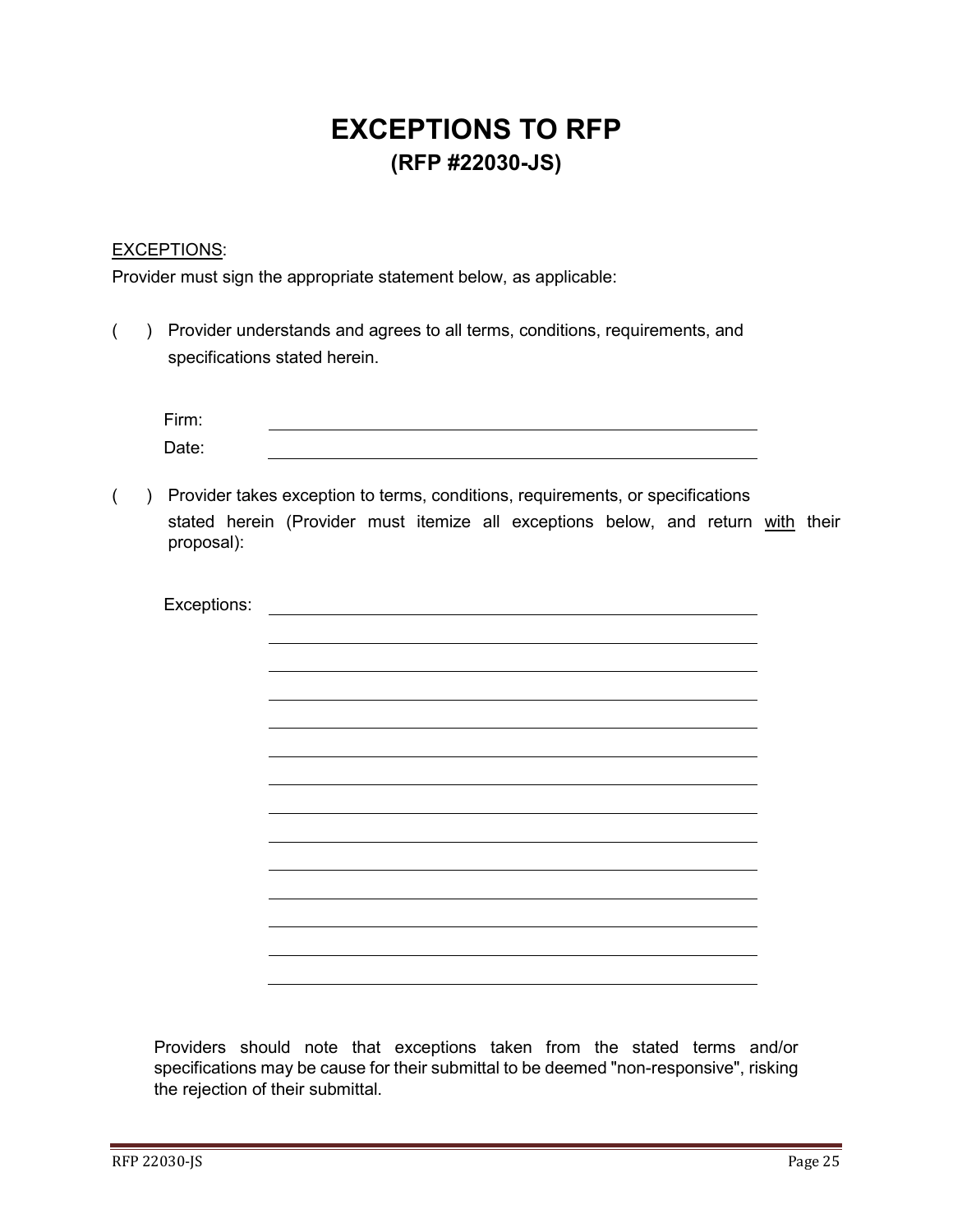#### <span id="page-25-0"></span>**ANTICOLLUSION/NONDISCRIMINATION/DRUG FREE WORKPLACE CLAUSES**

#### **ANTICOLLUSION CLAUSE:**

IN THE PREPARATION AND SUBMISSION OF THIS BID, SAID BIDDER DID NOT EITHER DIRECTLY OR INDIRECTLY ENTER INTO ANY COMBINATION OR ARRANGEMENT WITH ANY PERSON, FIRM OR CORPORATION, OR ENTER INTO ANY AGREEMENT, PARTICIPATE IN ANY COLLUSION, OR OTHERWISE TAKE ANY ACTION IN THE RESTRAINT OF FREE, COMPETITIVE BIDDING IN VIOLATION OF THE SHERMAN ACT (15 U.S.C. SECTION 1), SECTIONS 59.1-9.1 THROUGH 59.1- 9.17 OR SECTIONS 59.1-68.6 THROUGH 59.1-68.8 OF THE CODE OF VIRGINIA.

THE UNDERSIGNED BIDDER HEREBY CERTIFIES THAT THIS AGREEMENT, OR ANY CLAIMS RESULTING THEREFROM, IS NOT THE RESULT OF, OR AFFECTED BY, ANY ACT OF COLLUSION WITH, OR ANY ACT OF, ANOTHER PERSON OR PERSONS, FIRM OR CORPORATION ENGAGED IN THE SAME LINE OF BUSINESS OR COMMERCE; AND, THAT NO PERSON ACTING FOR, OR EMPLOYED BY, THE CITY OF SUFFOLK HAS AN INTEREST IN, OR IS CONCERNED WITH, THIS BID; AND, THAT NO PERSON OR PERSONS, FIRM OR CORPORATION OTHER THAN THE UNDERSIGNED, HAVE, OR ARE, INTERESTED IN THIS BID.

#### **DRUG-FREE WORKPLACE:**

DURING THE PERFORMANCE OF THIS CONTRACT, THE CONSULTANT AGREES TO (I) PROVIDE A DRUG-FREE WORKPLACE FOR THE CONSULTANT'S EMPLOYEES; (II) POST IN CONSPICUOUS PLACES, AVAILABLE TO EMPLOYEES AND APPLICANTS FOR EMPLOYMENT, A STATEMENT NOTIFYING EMPLOYEES THAT THE UNLAWFUL MANUFACTURE, SALE, DISTRIBUTION, DISPENSATION, POSSESSION, OR USE OF A CONTROLLED SUBSTANCE OR MARIJUANA IS PROHIBITED IN THE CONSULTANT'S WORKPLACE AND SPECIFYING THE ACTIONS THAT WILL BE TAKEN AGAINST EMPLOYEES FOR VIOLATIONS OF SUCH PROHIBITION; (III) STATE IN ALL SOLICITATIONS OR ADVERTISEMENTS FOR EMPLOYEES PLACED BY OR ON BEHALF OF THE CONSULTANT THAT THE CONSULTANT MAINTAINS A DRUG-FREE WORKPLACE; AND (IV) INCLUDE THE PROVISIONS OF THE FOREGOING SECTIONS I, II, AND III IN EVERY SUBCONTRACT OR PURCHASE ORDER OF OVER \$10,000, SO THAT THE PROVISIONS WILL BE BINDING UPON EACH SUBCONSULTANT OR VENDOR.

FOR THE PURPOSE OF THIS SECTION, "DRUG-FREE WORKPLACE" MEANS A SITE FOR THE PERFORMANCE OR WORK DONE IN CONNECTION WITH A SPECIFIC CONTRACT AWARDED TO A CONSULTANT IN ACCORDANCE WITH THIS CHAPTER, THE EMPLOYEES OF WHOM ARE PROHIBITED FROM ENGAGING IN THE UNLAWFUL MANUFACTURE, SALE, DISTRIBUTION, DISPENSATION, POSSESSION OR USE OF ANY CONTROLLED SUBSTANCE OR MARIJUANA DURING THE PERFORMANCE OF THE CONTRACT.

#### **NONDISCRIMINATION CLAUSE:**

- 1. EMPLOYMENT DISCRIMINATION BY BIDDER SHALL BE PROHIBITED.
- 2. DURING THE PERFORMANCE OF THIS CONTRACT, THE SUCCESSFUL BIDDER SHALL AGREE AS FOLLOWS:
	- A. THE BIDDER, WILL NOT DISCRIMINATE AGAINST ANY EMPLOYEE OR APPLICANT FOR EMPLOYMENT BECAUSE OF RACE, RELIGION, COLOR, SEX, NATIONAL ORIGIN, AGE, DISABILITY, OR ANY OTHER BASIS PROHIBITED BY STATE LAW RELATING TO DISCRIMINATION IN EMPLOYMENT, EXCEPT WHERE THERE IS A BONA FIDE OCCUPATIONAL QUALIFICATION/CONSIDERATION REASONABLY NECESSARY TO THE NORMAL OPERATION OF THE BIDDER. THE BIDDER AGREES TO POST IN CONSPICUOUS PLACES, AVAILABLE TO EMPLOYEES AND APPLICANTS FOR EMPLOYMENT, NOTICES SETTING FORTH THE PROVISIONS OF THIS NONDISCRIMINATION CLAUSE.
	- B. THE BIDDER, IN ALL SOLICITATIONS OR ADVERTISEMENTS FOR EMPLOYEES PLACED ON BEHALF OF THE BIDDER, WILL STATE THAT SUCH BIDDER IS AN EQUAL OPPORTUNITY EMPLOYER.
	- **C.** NOTICES, ADVERTISEMENTS, AND SOLICITATIONS PLACED IN ACCORDANCE WITH FEDERAL LAW, RULE OR REGULATION SHALL BE DEEMED SUFFICIENT FOR THE PURPOSE OF MEETING THE REQUIREMENTS OF THIS SECTION.
	- D. BIDDER WILL INCLUDE THE PROVISIONS OF THE FOREGOING SECTIONS A, B, AND C IN EVERY SUBCONTRACT OR PURCHASE ORDER OF OVER \$10,000, SO THAT THE PROVISIONS WILL BE BINDING UPON EACH SUBCONSULTANT OR VENDOR.

| Date:                                                           |
|-----------------------------------------------------------------|
| By:                                                             |
| Signature In Ink                                                |
|                                                                 |
| <b>Printed Name</b>                                             |
|                                                                 |
|                                                                 |
| Title                                                           |
|                                                                 |
|                                                                 |
|                                                                 |
| If yes, please indicate the "minority" classification below:    |
| □ American Indian  □ Eskimo<br>□ Asian American<br>$\Box$ Aleut |
|                                                                 |
| Is your firm a Small Business? □ Yes □ No                       |
|                                                                 |